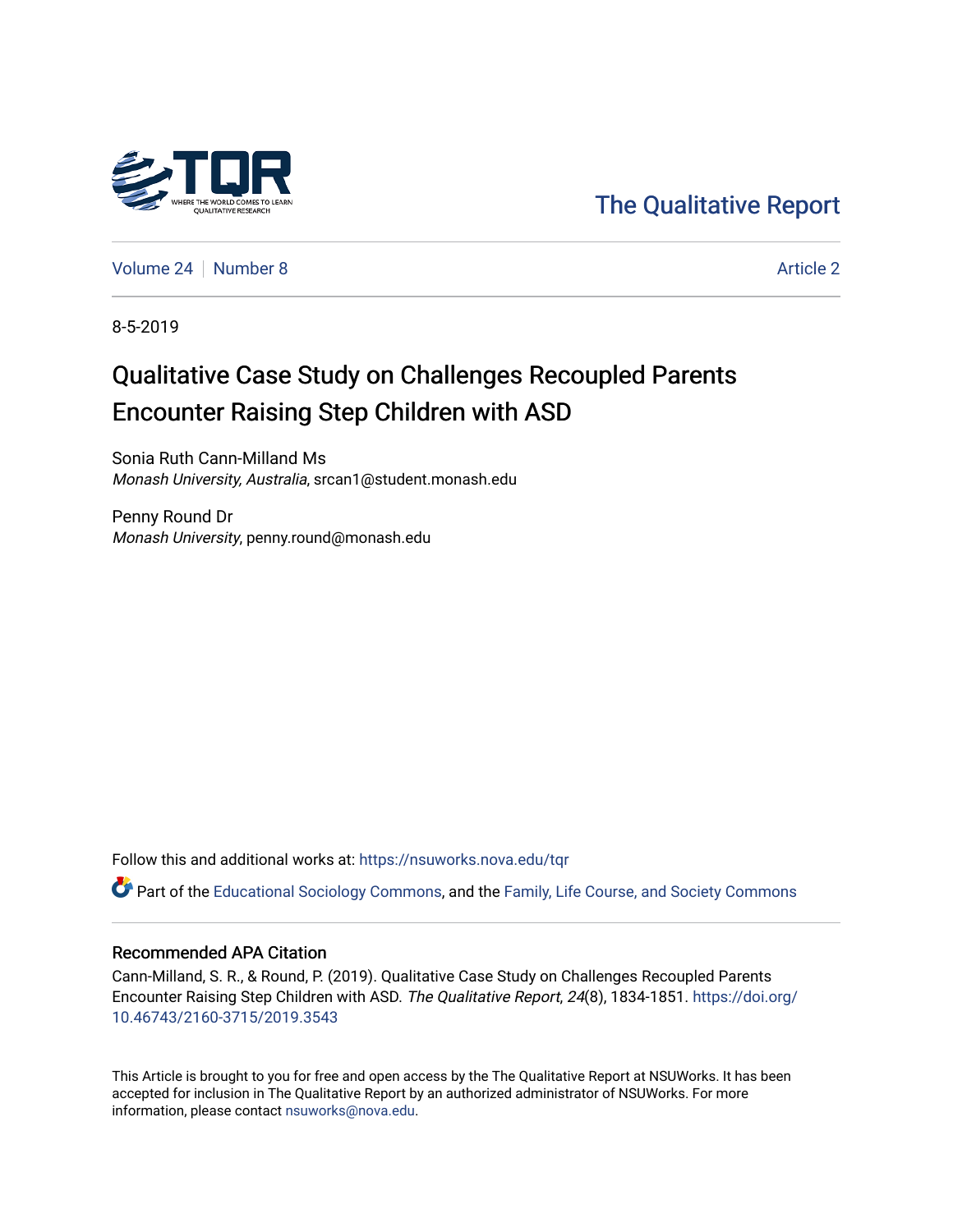# **Qualitative Research Graduate Certificate** Indulge in Culture Exclusively Online . 18 Credits

**LEARN MORE** 

## Qualitative Case Study on Challenges Recoupled Parents Encounter Raising Step Children with ASD

### Abstract

The purpose of this study is to address the lack of research into the challenges and issues recoupled parents face when raising their step/biological children with autism spectrum disorder (ASD) together in a stepfamily environment. Data shows clinicians, community support services, and policy makers are recognising that stepfamilies are the fastest growing family form to date and hypothesising stepfamilies will become the norm as the most prominent family form in most western countries. Ongoing research recognises the importance of understanding parents' experiences and perspectives of having a child with ASD, and resourcing and managing their child's everyday needs, behaviour and necessary treatments. Research exploring the parents' journey of supporting a child with ASD will benefit families and other relevant formal and informal supports involved with that child. Stepfamilies are distinctly different to the nuclear family in design, origin and function. The researcher, through a small-scale qualitative case study, interviewed two recoupled parents to gain insights from their own personal and stepfamily experiences. This study has substantiated the existing research and highlighted other specific challenges and issues recoupled parents of children with ASD face. The researcher uses the term step/biological children throughout this article in recognition that the child/children is/are connected to one parent as a blood child and the stepparent through the biological parents' choice in re-partnering. The outcome of this research indicates the need for recoupled parents to have a forum to express their subjective experiences in raising children with ASD. The interviewees articulated the need for further understanding from professional and informal supports when working with children and parents in a stepfamily form.

#### Keywords

Stepfamily, Autism Spectrum Disorder (ASD), Recoupled Parents

#### Creative Commons License

## <u>@ 000</u>

This work is licensed under a [Creative Commons Attribution-Noncommercial-Share Alike 4.0 International](https://creativecommons.org/licenses/by-nc-sa/4.0/)  [License](https://creativecommons.org/licenses/by-nc-sa/4.0/).

#### Acknowledgements

I would like to thank Penny Round for inspiring me to research and write this article. It is an honour to have written this with her.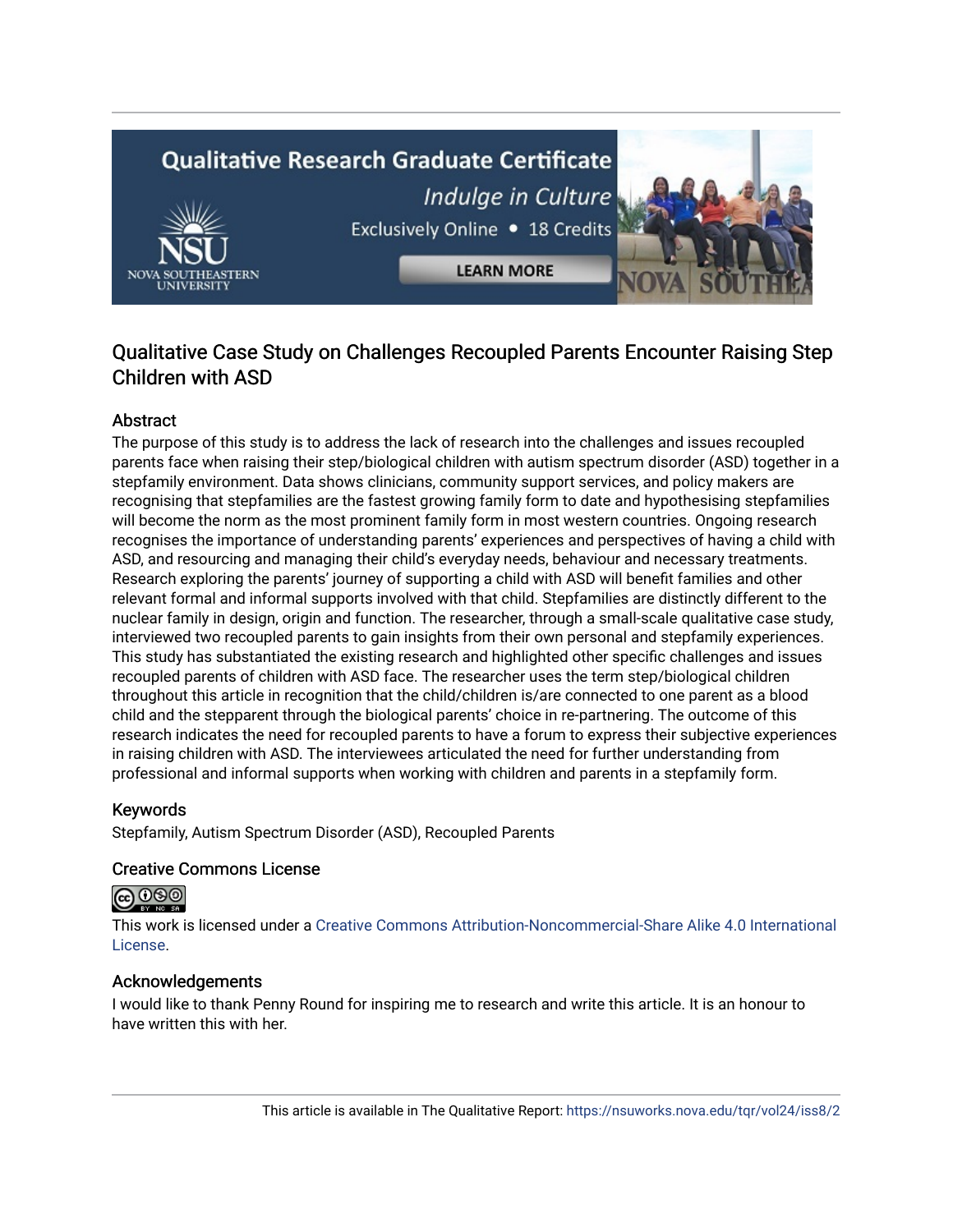

## **Qualitative Case Study on Challenges Recoupled Parents Encounter Raising Step Children with ASD**

Sonia Cann-Milland and Penny Round Monash University, Melbourne, Australia

*The purpose of this study is to address the lack of research into the challenges and issues recoupled parents face when raising their step/biological children with autism spectrum disorder (ASD) together in a stepfamily environment. Data shows clinicians, community support services, and policy makers are recognising that stepfamilies are the fastest growing family form to date and hypothesising stepfamilies will become the norm as the most prominent family form in most western countries. Ongoing research recognises the importance of understanding parents' experiences and perspectives of having a child with ASD, and resourcing and managing their child's everyday needs, behaviour and necessary treatments. Research exploring the parents' journey of supporting a child with ASD will benefit families and other relevant formal and informal supports involved with that child. Stepfamilies are distinctly different to the nuclear family in design, origin and function. The researcher, through a smallscale qualitative case study, interviewed two recoupled parents to gain insights from their own personal and stepfamily experiences. This study has substantiated the existing research and highlighted other specific challenges and issues recoupled parents of children with ASD face. The researcher uses the term step/biological children throughout this article in recognition that the child/children is/are connected to one parent as a blood child and the stepparent through the biological parents' choice in re-partnering. The outcome of this research indicates the need for recoupled parents to have a forum to express their subjective experiences in raising children with ASD. The interviewees articulated the need for further understanding from professional and informal supports when working with children and parents in a stepfamily form. Keywords: Stepfamily, Autism Spectrum Disorder (ASD), Recoupled Parents*

The various forms of families such as nuclear, single parents, adoptive, foster parents, same sex couples and stepfamilies, all have their own specific origin, design and family dynamics (Malcuit, 2013). These diverse families need support and direction from professionals, such as psychologists, counsellors and family therapists, at a more formal level, but also those who provide support and understanding at the informal level, for example, extended family and friends. Second marriages can struggle under the pressure of unrealistic expectations (Scarf, 2016). Having children who have ASD adds another level of complexity to the stepfamily form (Hayes & Watson, 2012). When a parent with a biological child repartners or remarries, the understanding between the couple of what roles the stepparent plays can be contentious and this may magnify when a child with ASD is involved (Sim, Cordier, Vaz, & Falkmer, 2016). Further research in this field is paramount to gain a greater understanding of stepfamilies who have children with ASD. A stepparent's knowledge of ASD in comparison to that of the biological parent who has been dealing with the issues and behaviors of the child since birth will vary depending on the age of the child when the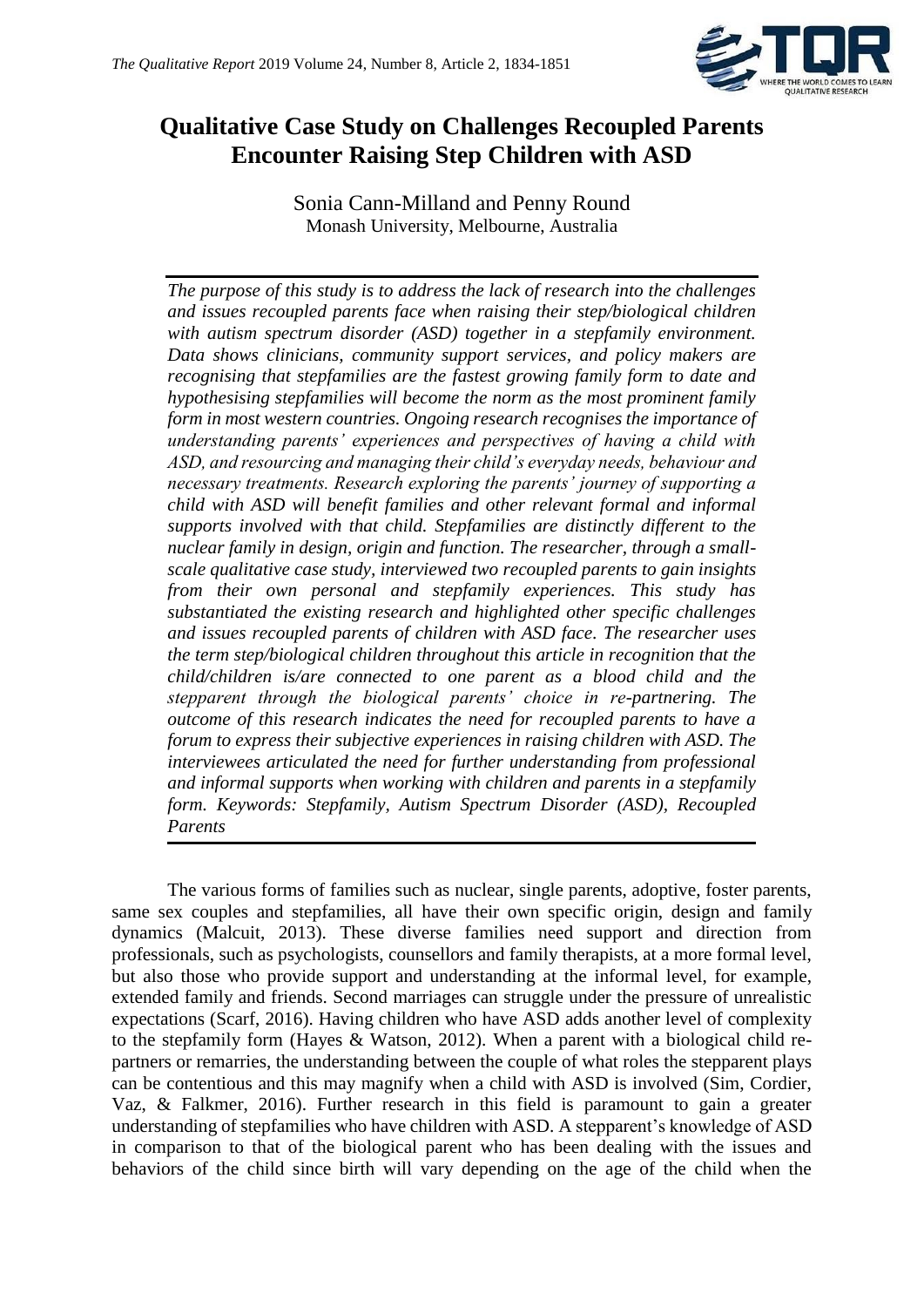stepparent becomes a part of the family (Centre of Autism Research, 2014). Even if the stepparent has knowledge of ASD, they cannot come into the family as an instant "therapist," instead gradually establishing themselves as a stepparent, a new partner and new significant adult in the home (Graham, 2010). Children with ASD are more likely to react to change in a negative way (Centre of Autism Research, 2014; Jenson, Shafer & Holmes, 2015). Biological parents can support the stepparents' in their role through building trust in their partner/spouse enough to relinquish the fierce protection and control they have over their family which they have become accustomed to as a single parent. This can result in the stepparent participating without judgement and input as a caring significant adult in that child's life (Jensen, Shafer, & Holmes, 2015). This outcome positively decreases stress in stepchildren and children with ASD (Kersh, Hedvat, Hauser-Cram, & Warfield, 2006; Papernow, 2013).

There is growing research that shows stepfamilies can be successful and content family forms (Anderson & Greene, 2013); however, this depends on relevant encouragement, education and supports (Australian Institute of Family Studies, 2007), both informal and formal, to meet their unique challenges (Graham, 2010). Success also depends on a sense of cohesion (SOC) between the couples in stepcouple relationships which promotes honest communication (Cartwright, 2010), settled, secure stepchildren (Jensen, Shafer, & Holmes, 2015), realistic pre-conceived expectations, positive working parenting relationships with former partners who are the other biological parents and quality couple time together without step/biological children (Coleman, Ganong, & Fine, 2000). Stepfamilies deal with constant unpredictable change, and children with ASD struggle in situations where there is little predictability. SOC between these couples is essential in them dealing with the changes and their extensive involvement in the child's treatment and management for ASD.

The growth of diversity in family forms needs to be addressed (Cowan, Field, Hansen, Skolnick, & Swanson, 2014). Within most western societies, family definitions have been altered and redefined many times to fit into situational changes, gain inclusive acceptance, and a sense of belonging within society (Coontz, 2004; de Vaus, 2004). The stepfamily form amongst other family designs has significantly increased in western society (Georgas, 2003). Historically and traditionally, families within western societies are defined as married parents with biological children (Cribb, 2009). Community, government, and professional supports have been designed to suit that model (Hayes, Weston, Qu, & Gray, 2010). The Australian Family Law Act 1975 has few written guidelines, policies and legislation on stepfamilies. The legislation, policies and family law in Australia excludes other family forms that do not fit in the nuclear family form (McDonald, 2011). The Australian Family Law Act 1975 defines parental responsibility as meaning "all the duties, powers, responsibilities and authority which, by law, biological parents have in relation to their children" (p. 149). Stepparents who share the duties of caring for stepchildren have very few rights or legal responsibilities unless it is an official decision by the family court (Stepfamilies Australia, 2017). This can be a complex issue for any family, but it may be exacerbated for families with a child with ASD, due to the reaction to change that a child with ASD may experience (Centre of Autism Research, 2014; Jenson, Shafer & Holmes, 2015).

The term stepfamilies will be defined by the authors as two adults who through marriage or cohabitating have come together as a family unit whom one or both have children from previous relationships that have ended for varied reasons. Stepfamilies Australia (2017) differentiated stepfamilies from nuclear families by adding ex-partners/wives/husbands and their new partners/wives/husbands to the definition of stepfamilies. The differences between the nuclear and stepfamily form still lacks in clarity and agreed upon definitions (Hartley & McDonald, 1994). Other identified key differences between the step and nuclear family are the biological parents have a longer relationship with their biological children than with their new partner/stepparent (Howdon, 2007).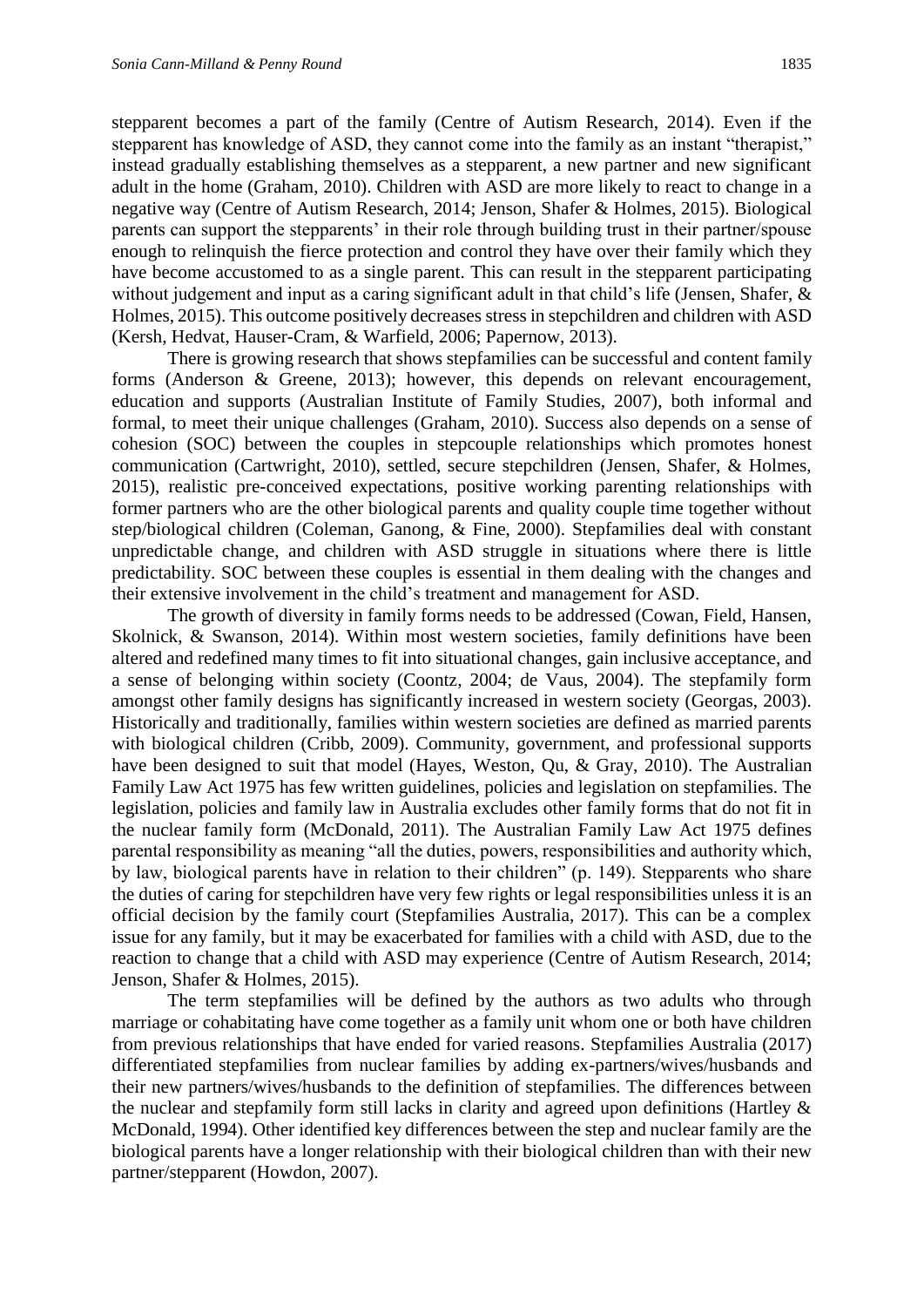The research outcomes from previous studies suggest it is far more difficult raising a child with ASD than children with another disability, or no disability at all (Brobst, Clopton, & Hendrick, 2009). Current research showed high levels of stress in both parents with children with ASD (Harper, Dysches, Harper, Roper, & South, 2013). Previous evidence-based reasons for this are: (a) limits on family connection and social opportunities with all family members; (b) family disharmony; (c) poor marriage quality; (d) poor emotional health; (e) financial struggles; (f) expression of affection in the couple's relationship; (g) lack of family communication; and (h) family adaptability (Hartley et al., 2010). These issues vary in intensity due to the varied diagnoses and symptoms of children with ASD, the age and development of children, the age of parents, the characteristics of the parents themselves and the state of their relationship (Gray, 2008).

The challenges couples face are psychological, emotional, and social stresses (Zablotsky, Bradshaw, & Stuart, 2013), social isolation and the lack of empathy from the community (Higgins, Baily & Pearce, 2005). The child's impaired social and communication skills, inability to adjust to change, and a lack of social networks for the whole family creates much strain on the couple and the rest of the family (Harper et al., 2013). ASD in children can impair their ability to emotionally react and connect to their parents. The styles of interaction towards their parents may change each time there is contact between them due to the varying factors in the child's environment and own thought processes (Schaaf, Toth-Cohen, Johnson, Outten, & Benevides, 2011).

Children with ASD battle interaction, communication, restricted repetitive interests and behaviours, obsessions, meltdowns, and sensory sensitivities (Schaaf, et, al, 2011). Another cause of parental stress is the child with ASD's antisocial and disruptive behaviour, which can include self-injury, tantrums, and obsessive/compulsive behaviours that make it difficult for a family to live a normal family life (Harper et al., 2013). This may be very distressing, confusing and confronting for new stepparents and stepsiblings to adjust to and be understanding towards these behaviours whilst adjusting to the changes that come with establishing and finding a sense of belonging in their stepfamily, which can also be stress producing for all family members (Deal & Holmes, 2016; Harper et al., 2013).

#### **Stepfamilies and ASD**

Children have many issues to which they need to adjust when becoming a stepfamily; there are multiple transitions for the children moving from a nuclear family, to a single parent family, then to stepfamilies (Papernow, 2013; Zeleznikow & Zeleznikow, 2015). This creates many challenging issues, such as moving communities, homes and adjusting to new significant adults connected to their separated parents and living under the same roof (Scarf, M, 2013), with new expectations and rules in the re-established family homes (Australian Institute of Family Studies, 2007; Dunn, 2002; The relationship between the biological parent and child who lives separately from the child significantly changes (Wallerstein, Lewis, & Packer-Rosenthal, 2013). Other challenges for the family involve a healthy development in relationships between the stepparent and stepchild, the siblings, and a new extended family from the new partner (Cartwright, 2010). Former partners can have animosity towards each other, which can create conflicted loyalties for the step/biological children and can create hostility towards the stepparent (Papernow, 2018).

A search of the literature for studies on stepfamilies raising children with ASD reveals few articles. There are blogs and articles written by service providers who work with stepfamilies that are not built on empirical qualitative research but through personal experience and psychologists working with stepfamilies in this situation. One article from "Smart Stepfamilies' organisation that works towards empowering stepfamilies towards success and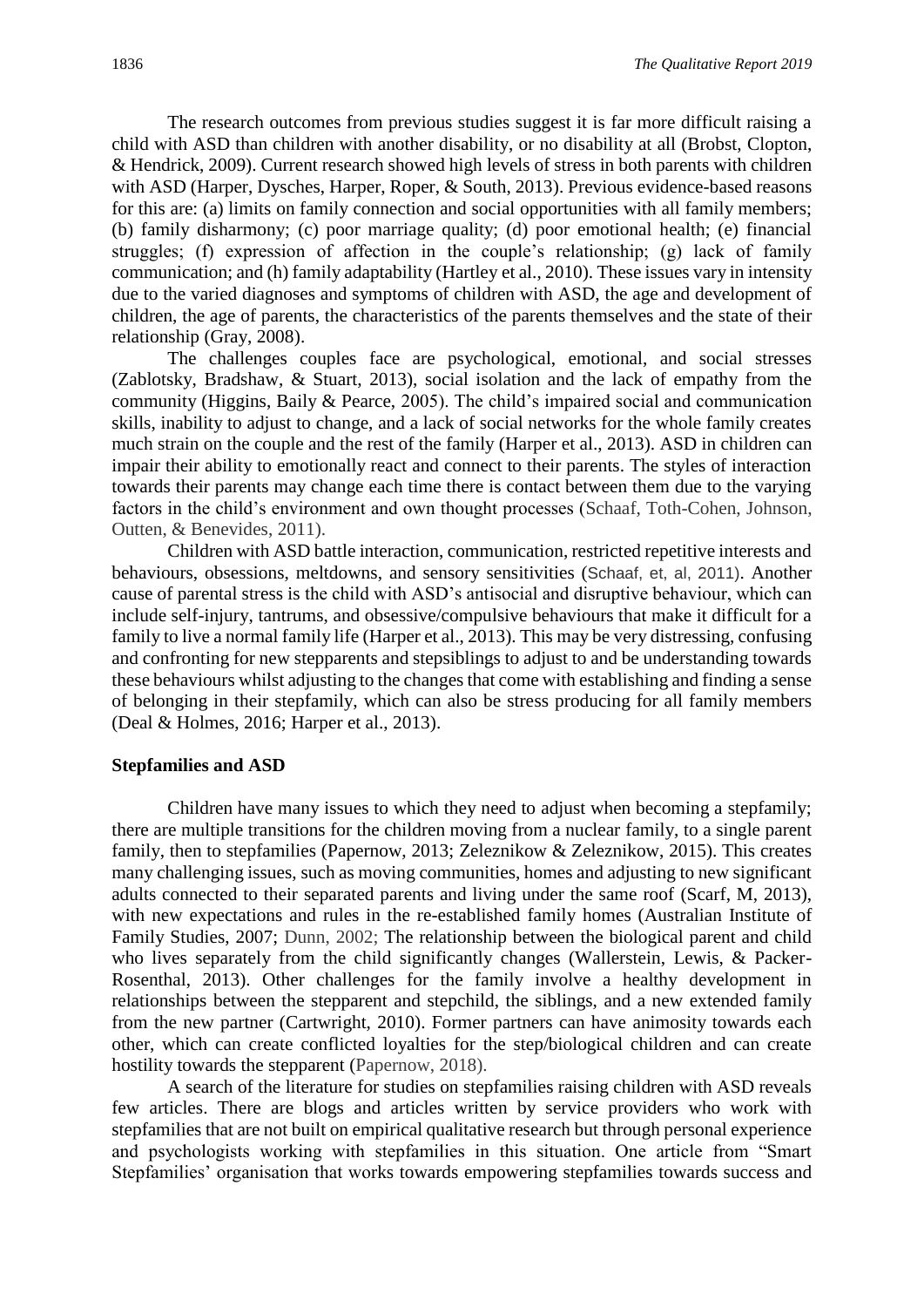training service providers to understand and work with stepfamilies in a relevant way gave some advice for couples in this situation (Deal & Holmes, 2016). The advice for step couples' is to discuss the children's development and how it is different from that of their neuro-typical children. The new partner needs to understand the past struggles that have been overcome previous to their involvement. It is important to share all the progress of the biological parent and child and the stages involved in this process. The new partner needs to also be made aware of the finances involved in raising a child with ASD, how to discipline the child, and a general approach in managing the child on a daily basis (Centre of Autism Research, 2014) Other essential discussions centre on managing the stepchild's meltdowns and the importance of the biological parent and stepparent establishing an agreement regarding the general approach to working with and disciplining the child with ASD. If the re-coupled parents have a lack of consistency, this can cause confusion and anxiety for the child (Centre of Autism Research, 2014). The biological parent needs to take time to be an educator to the stepparent (. Deal  $\&$ Holmes, 2016; McHenry, 2014), giving them resources to develop their understanding of ASD and the impact ASD has on their family. As mentioned previously the professional sector are beginning to produce articles on their website in response to stepfamilies requesting support in raising their children with ASD. In light of this dearth of research around the complexities that stepfamilies face raising a child with ASD, this study aims to investigate the challenges recoupled parents face. The purpose of this research is to bring attention to the need for empirical research on the challenges that recoupled parents encounter raising step/biological children with ASD. The aim is to explore with recoupled parents through semi-structured interviews their experiences within their stepfamily context of raising a child with ASD.

The first author, Sonia's, interest in this topic was conceived from her personal experience as a biological mother and stepmother of 12 years who has the joy and the challenges of having both a biological child and a stepchild with ASD. As a remarried parent, she came across challenges in meeting the needs of her step and biological children on the spectrum. One example that caused ambiguity in her role as a stepmother was the difference and definitions of her legal rights and responsibilities as a stepparent compared to a biological parent which are very different. Sonia's personal sense of parental obligation and desire to support both children with ASD were the same. The Family Law Act (Stepfamilies Australia, 2017), service providers, educators and other community supports did not see it that way. As a primary carer stepparent, Sonia was unable to offer the much-needed support for her stepson that the freedoms of being a biological parent gave her in supporting her biological son with ASD. There were many other challenges Sonia experienced, that she discovered through her professional field that other stepfamilies were also struggling with and were searching with little avail to find knowledge and answers. Sonia has been working with families for over thirty years, working in primary schools counselling families. Some of these were stepfamilies struggling with the challenges related to their stepfamily context that arose supporting their child with ASD. Sonia's goal is to create empirical evidenced based discussion with recoupled parents to provide new knowledge, a greater understanding and begin the development of a resource network base on this topic to stepfamilies, family service providers and educators. The second author, Penny, is a lecturer in special and inclusive education. Prior to this, she was a high school English teacher and coordinated the programs in schools for students with diverse needs. Through this, she has taught many students on the autism spectrum and she often worked with parents, married and separated, to support the child.

Against this backdrop the goal of this paper was to answer the following research question:

What are the challenges recoupled parents face raising a child on the autism spectrum?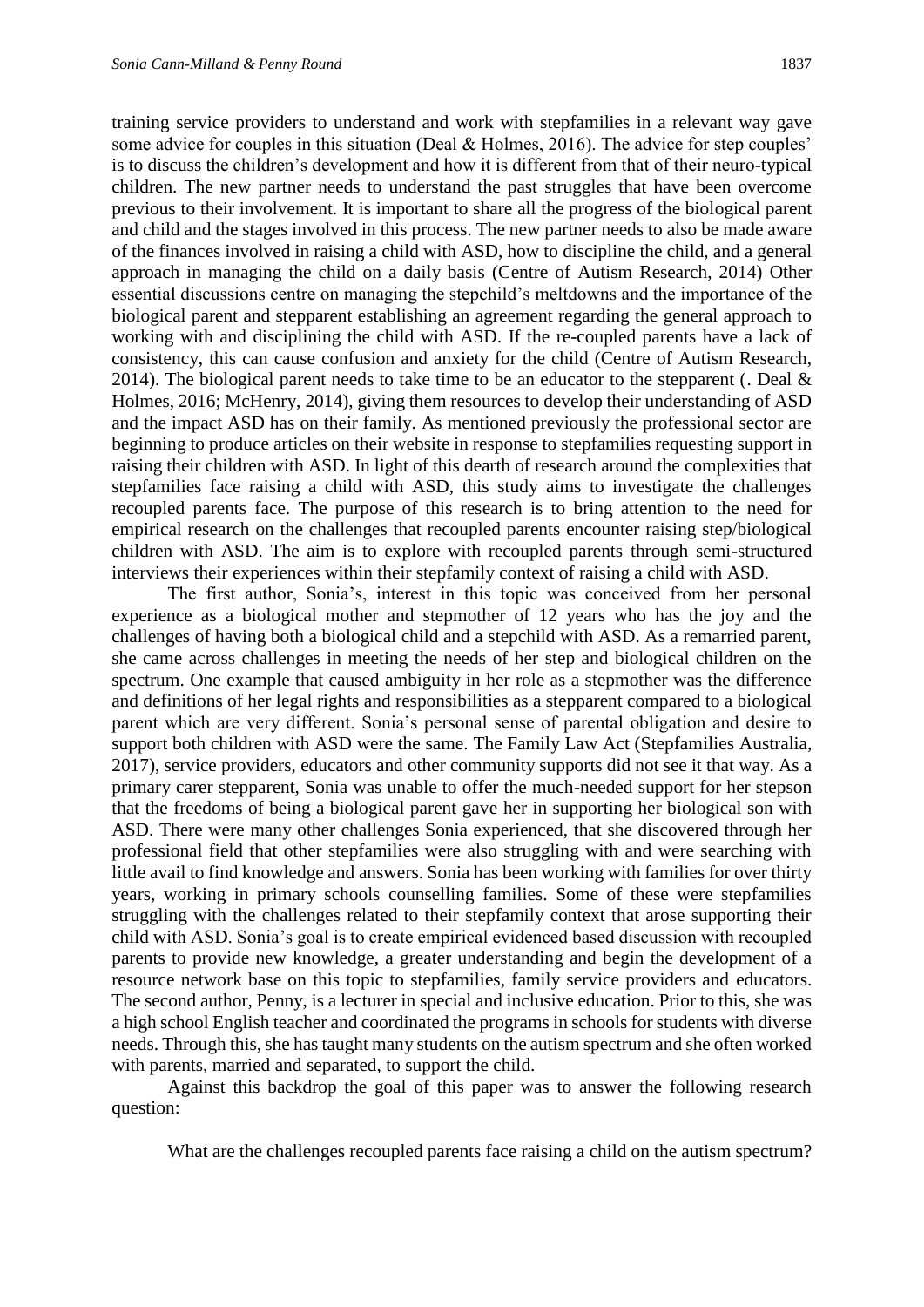#### **Methodology**

The qualitative methodology utilised allows for an insider's point of view, meaning it opens the opportunity to collect data via the participants' opinions and experiences within the researched phenomenon and their contextual environment where their experience is played out and interpreted (Baxter & Jack, 2008). It is against this backdrop that the goal of this paper evolved to answer the research question; what are the challenges recoupled parents encounter raising stepchildren with ASD? The case study approach works alongside the systematic approach allowing the researcher to focus on the understanding that these stepfamilies are a unique, interactive, and reactive unit within other wider community systems that have their own set of values, beliefs, and rules (Cridland, Jones, Caputi, & Magee, 2014). The aim is to gain their understanding of their perceptions, interpretations of their family design, relational connections, relevant support networks, and the impact on all the individuals within their stepfamily. A case study design puts the emphasis on why individuals do what they do and how their behaviour changes as they respond to the context of their environment (Cridland et al., 2014). The use of two case studies also offered a degree of external credibility as input could be compared and explanations built (Yin, 2014; Rowley, 2002). The case study utilized semi-structured interviews, focusing on two stepfamilies, drawn from a similar geographical area. The study considered specific impacting dynamics with regard to the structuring of interviews, participant recruitment, obtaining consent, and considering the setting of interviews (Cridland et al., 2014).

The semi-structured interviews provided in-depth data collection from the interviewees, while allowing them to include details they considered pertinent to the research question (Cridland et al., 2014; Dew, Balanndin, & Llewellyn, 2008; King et al., 2006). Semi-structured interviews allowed for some flexibility, and a detailed conversation, while still bearing the research question in mind (Carrington & Graham, 2001). Furthermore, the researcher was keenly aware of the sensitivity of the nature of the data collected, as the participants were experiencing challenges within their relationships with partners and stepchildren and it was essential that the researcher be sensitive, as the importance of the human experience could not be overlooked (Baxter & Jack, 2008). Case studies have the additional benefit of allowing the researcher to explore both general and specific phenomena within context (Yin, 2014). Data collection and analysis were planned loosely around a set of possible questions. Examples of these are:

Has, and if so how has, your child with ASD strengthened your relationship? What issues did you face as a re-partnered couple negotiating how to support the child with ASD in a stepfamily form?

Outside of the family what supports would be valuable to your relationship and your children with ASD?"

Approval was granted for the research through the ethical review board. All interviews were recorded and transcribed; the data were then read multiple times to establish themes, links and connections. This was most apparent through a perusal of word frequency and similar ideas (Creswell, 2009). For example, some of the words and concepts that were a regular part of the interviews of both couples, were stress, exhaustion, conflict, need for support, and community professional understanding. Similar and contrasting viewpoints were identified through careful scrutiny of the data. In the interviews the participants discussed what they believe is essential for others to understand about their family forms and the issues they encountered Each couple was interviewed together, to gain a clear perception on their cohesion and connectedness in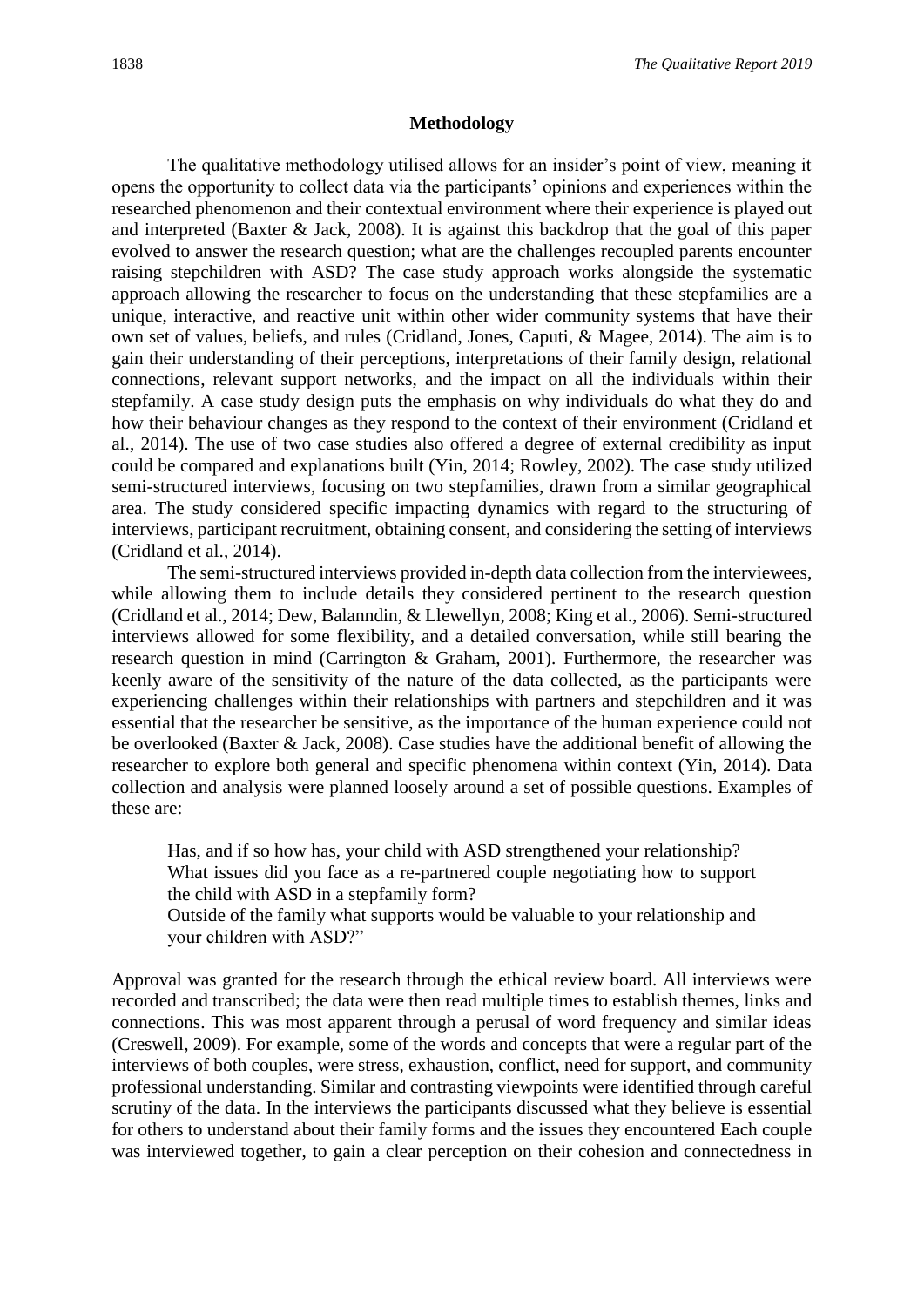their relationship and the impact that has in offering a healthy, supportive environment for their stepfamily and child with ASD.

#### **Analysis**

We analysed the interview responses separately by examining and interpreting the taped interview. Sonia did member checks for the process of quality control. We provided the participants with a copy of the transcript of the interview via an organised second visit by Sonia, and after them reading it through their approval was given (Angen, 2000). No changes were required. Our findings gave an understanding of each couple's own challenges, sense of rewards, and their overall experiences of their specific family life. The accounts of each interview focused in particular on their emotional and cognitive responses to the situations in which they found themselves, their way of dealing with the challenges they faced as a couple and the extent to which outside systems within their community have been supportive or helpful to them.

The interviewees came from a metropolitan suburb in Victoria. The families' names are pseudonymous to protect their identities: Couple A: John and Ruth have a nine-month old biological daughter. They have been together for four years. John has no children from a previous relationship and works full time in IT. Ruth has two biological daughters from a previous relationship and is a full-time mother at home to Maddi aged nine and Amber aged seven, both of whom were officially diagnosed with ASD at the age of four. Couple A do not have former partners with whom they co-parent. Ruth's former partner died and there was not a previous partner mentioned by John. John's parents are not supportive of their union due to the children having ASD and their son dealing with this as his first experience of parenting. Ruth's parents attempt to support both John and Ruth but due to their minimal understanding of ASD, they are misunderstanding the children's behaviour. As a couple, they feel very isolated and under-supported as a stepfamily who have children with ASD.

Couple B: Julia and Charles have been married for 10 years and have a biological daughter, Lisa, who is five years old. Julia is a full-time mother at home. Charles also is a fulltime husband and father at home. They have chosen this lifestyle to offer each other support raising the children with ASD as they lack understanding supports outside their relationship. This does cause financial stress at times, particularly when covering the costs for supports for the children with ASD. Julia has two children from two previous relationships, Jeff, who is eleven and Peter who is seven. Both Jeff and Peter were diagnosed with ASD. Charles has a son, Kye, from a previous relationship, who is now eleven. Both Kye and Lisa are developing at age appropriate levels. Couple B has former partners who are involved at different levels in co-parenting roles. Julia's mother has Jeff living with her full-time. Julia has weekend and holiday access with him. The grandmother makes most of the decisions for Jeff though Julia participates in the decision making and management process related to Jeff's ASD.

#### **Results**

What can be ascertained from this data is that stepfamilies' experiences and interpretations of raising a child with ASD vary depending on how all of the family members have adjusted and responded to the change within the stepfamily (Deal & Holmes, 2016). In addition, we ascertained how extended family and other community/professional outsiders have influenced and supported the family. We were able to put the findings from the data analysis into four important issues. We did this through thematic coding which entails going beyond descriptive understandings to viewing all the text in a more analytical way by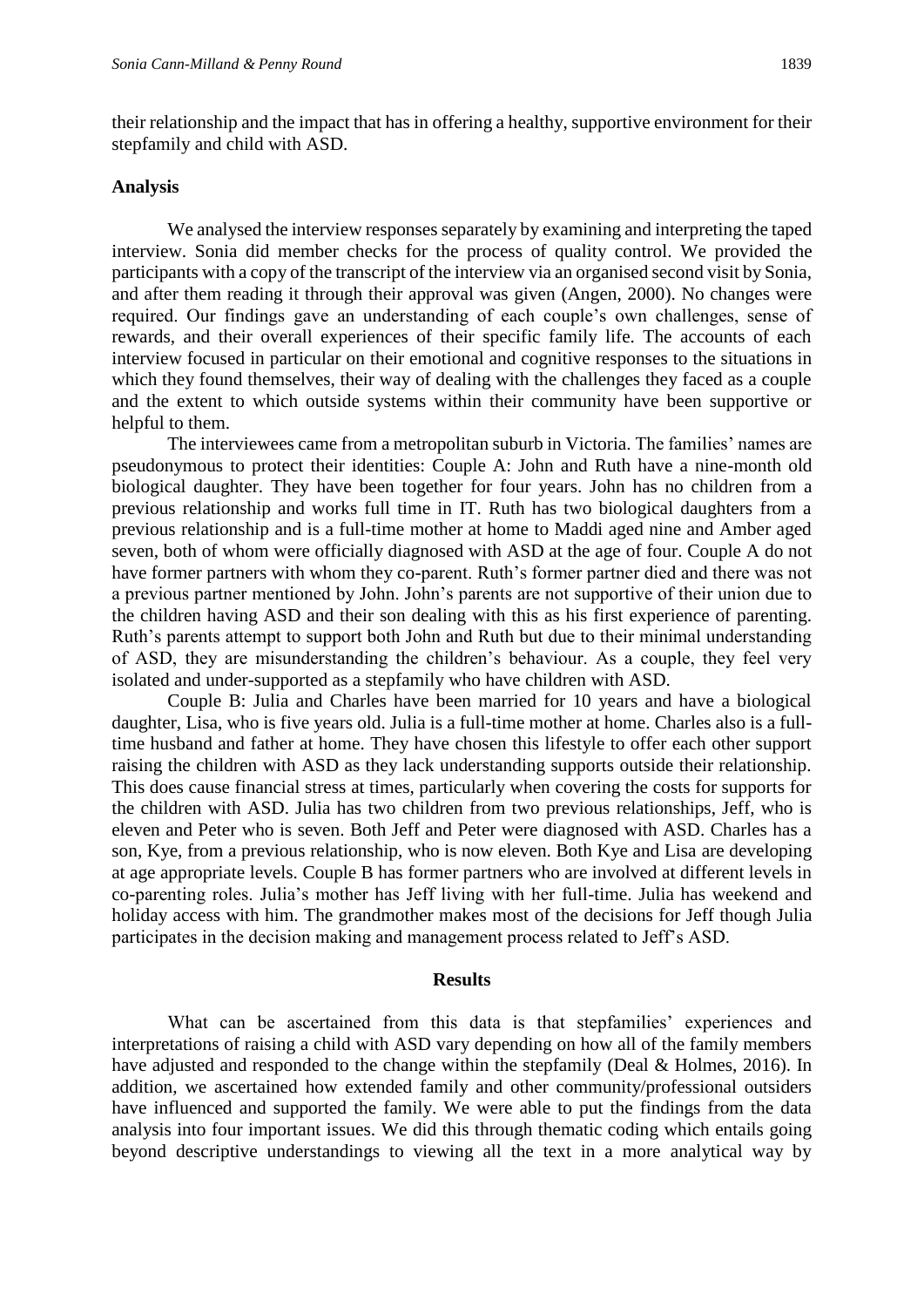identifying relevant themes through their words and how they present their response (Gibbs, 2007, 2010).

#### **Transitioning into a Stepfamily**

The initial transition into a stepfamily was difficult for Couple B. Julia stated, "We had three separations within a month of becoming a stepfamily due to conflict over how we parent the stepchildren with ASD and our children without ASD." Charles stated, "I was frustrated by one set of rules for my stepchildren with ASD and another set for my biological son, it seemed like favouritism and was unfair." The extended family did not support Julia's relationship with Charles, which created further anxiety and animosity between the couple and their extended families, which reflected on to the children. Charles said, "I wanted to support Julia in raising the children, but in her family's eyes I was treated like the bad guy, it was emotionally draining." With this complex issue in play between the couple, it negatively influenced their ability to communicate in healthy ways to support the children with ASD.

The nature of a stepfamily is that there may be court processes that the nuclear family does not typically experience. Julia and Charles are one of these families that are continuously negotiating consistent access routines with the former partners and agreements on the treatments of each child with ASD and consistent support of everyday issues with behaviour related to ASD. They reported, "Our children with ASD are distressed by the arguing and disrespectful behaviour from our parents and previous partners." Kye, being nurotypical and a stepbrother to his siblings with ASD, has had to learn a lot about why they behave in certain ways, which at times has been difficult and frustrating for him. Julia says, "Kye has had lots of trouble at school socially and learning as he is focused on protecting his stepbrother with ASD, he has been in fights with other kids over this, he gets embarrassed and distressed." Julia and Charles wished more support was given to Kye around being a stepsibling to a boy with ASD.

Couple A has found the experience of their children adjusting into stepfamily life different to that of Couple B. Ruth's former partner died, and in her view, this does alter the stepfamily dynamics. Ruth says, "There are only two of us under the same roof making decisions about our girls; I don't need to worry about a third or fourth party which is a relief for me." It is significant that John and Ruth can make all the decisions together without having to consult any other adults. They are not restricted by court orders, or parenting plans. John said, "I developed a healthy connection with the girls by joining in with family activities Ruth did with them before I came along." Over an extended period, his participation created a relationship and a bond of friendship between them. Within a year, the girls were responding to him more positively. "I was able to participate in disciplinary responsibilities with my stepdaughters in which they responded like any child would to a biological parent." When it comes to legal rights of a stepparent, John says, "I am aware and frustrated by the restrictions and limitations the title stepparent puts on me." He explains how embittered he feels by how he is treated differently to the biological parent by the wider community. The couple state working together on the complex issues the girls' face "are exhausting and taxing on our relationship." Ruth says, "We are so focused on the two children in a more therapeutical way addressing ASD related problems, so we feel time poor and emotionally drained to work on other areas of our relationship." They both explain how this is a concern for them, as they believe having a healthy couple relationship is paramount to them being more effective and energised in meeting the needs of their children with ASD.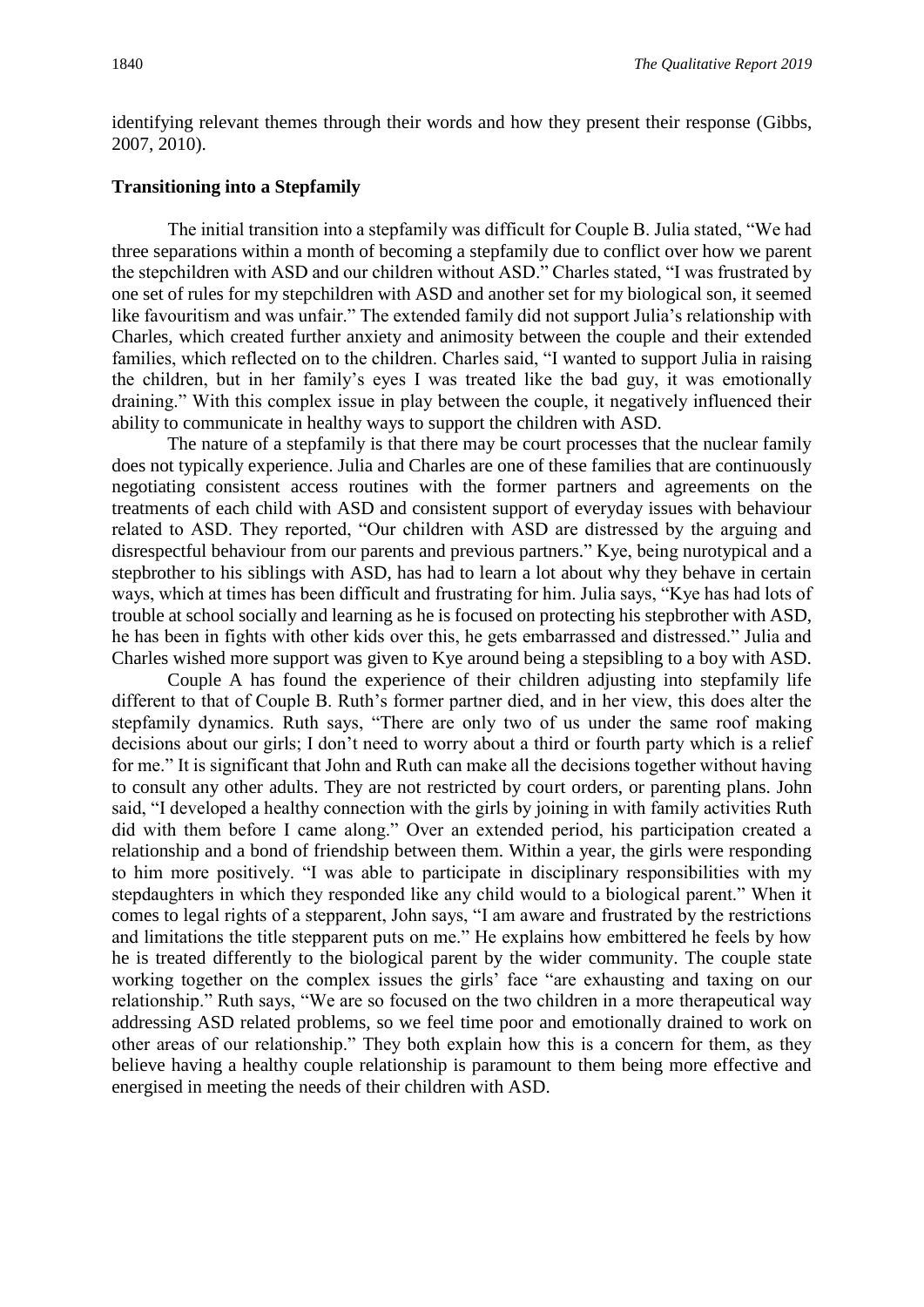#### **Strengths and Challenges**

Both couples needed more time to consider and articulate what strengths developed in their relationship from raising children with ASD in comparison to the discussion regarding the challenges. When asked the question Julia was quick to respond by saying, "There were no strengths and we were ready to separate within a few months of moving in together." As both Julia and Charles reflected on the question further, they could see some strengths had come out of their perseverance of the challenges they were facing as a stepfamily raising children with ASD. Charles said, "We chose to both be full time home carers to allow more time to nurture our relationship and deal with the issues we were struggling with around the children with ASD." Julia said, "We relied and liked depending on each other for support, when we did have a break from our children we desired to be together socially instead of others." They went on to explain that as a couple they understood one another better in their family context than anyone else and both found comfort in that. Both couples stated that they felt protective of their children with ASD and desired to work together to protect the children. Ruth said, "I stopped at nothing getting in the way of getting help for my girls with ASD, I never accepted no for an answer and John whilst he did not attend all the meetings he was in the background researching what supports were available and encouraging me in my assertiveness." Both couples shared that they depended on each other heavily for support in their parental roles and at a social and friendship level. Both mothers, Julia and Ruth, showed great perseverance, determination, and energy in advocating for the needs of their children with ASD. This was evident in connecting with support groups and accessing the professional and community services that were available to them. Ruth said, "I never gave up trying to get support; I let them know how desperate my need was." Julia said, "I gained support from Facebook groups of mothers who had children with ASD. They shared their stories and we discussed resources and supports we found beneficial for our children with ASD and for ourselves when we were struggling to cope."

Couple B felt that having children with ASD in their family weakened their couple relationship due to having different levels of understanding of ASD and different views on child rearing from previous relationships. Charles says, "We argue about different ways our children with ASD should be treated." Charles, in reference to his stepsons, explained that, "It becomes complicated when my biological son is treated differently because he does not have ASD and it can seem that there are different rules for the step ASD children than my biological son." Julia was open in saying, "I was more protective of my biological children with ASD as I only completely trusted my own ability to meet their needs and lacked faith in Charles understanding to do so."

Couple A and B had to come to terms with the issues that came from becoming a stepfamily and dealing with pressures for which they were unprepared when dealing with children with ASD at the same time. A distressing challenge Couple A dealt with when establishing their stepfamily was the lack of acceptance from their extended families including John's mother whom showed concern regarding him being an "instant" parent to children who have ASD. John said, "My mother told me outright not to commit to being a partner and stepparent as they have too much problematic baggage." This created disconnection between him and his mother. Couple B struggled with the children favouring the biological parent, Charles said, "My stepchildren would only come to me when Julie was not at home, I felt less of a parent towards my stepchildren when Julie was present to them." They also struggled with dealing with ex-partners who were not committed to working together in supporting the children's needs with ASD and in general. Julia said, "My children's biological fathers did not provide routine or consistency when it came to access visits or day to day living, we would always fight about this as our children with ASD desperately needed more consistency in their lives." These challenges have created complex issues for them as a couple and as parents. These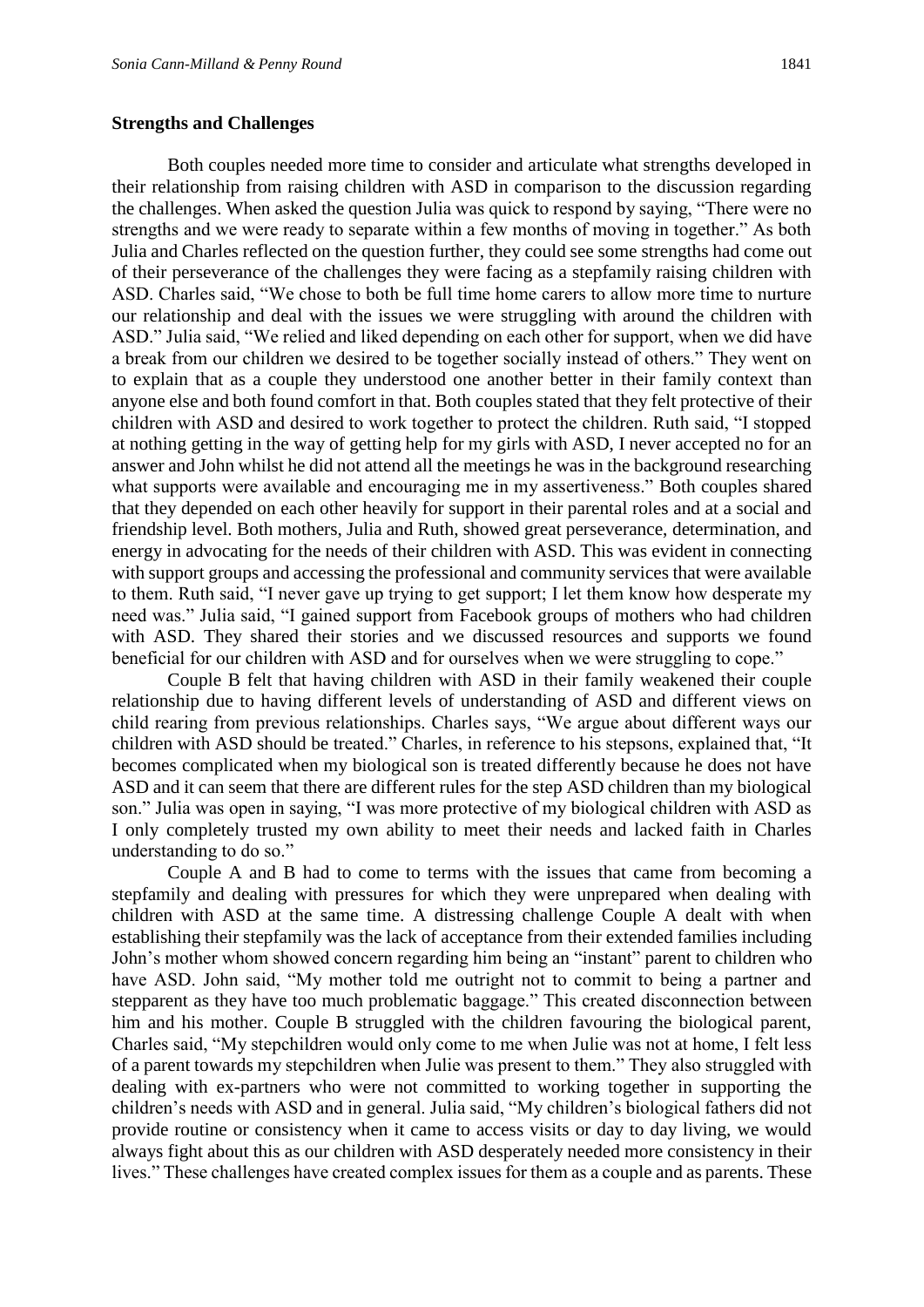may be issues that many re-partnered couples face, but they can be more intense due to the complexities involved when step parenting and parenting a child with ASD (Harper et al., 2013).

Both couples were dealing with anxiety, exhaustion, and a lack of connectedness and intimacy with one another. Ruth stated, "I got to the point where I contacted a psychologist and said if I don't get some help with my girls with ASD I am ready to kill myself." Ruth is now seeing a psychologist that gives her strategies to manage as a parent raising children with ASD. John mentioned, "I am also on anti-anxiety medication but find it hard to speak to strangers, Ruth directs me to helpful articles to read." Julia and Ruth both said, "I am too tired to have sex." Ruth said, "I would like John to offer a massage at the end of the day and not expect anything from me as I have little to give." However, all four interviewees said that they felt a sense of connectedness as parents coming from their common goal to care for their children with ASD. Couple B have nurotypical children and they deeply care for their children who according to the psychologists are meeting all developmental expectations at appropriate ages and stages. The challenge for them is balancing and meeting the needs of their two children with ASD, which takes up much of their time and energy, and still have time and energy for the other children. Both couples found it a challenge juggling the needs of all members in the family and taking care of the relationship and themselves individually.

#### **Support Networks**

Both couples had mixed emotions regarding support networks; they recognised the need to have time and space to nurture their relationship. Trusting family sources and professional respite to care for the children was very difficult for both couples. They are not confident of others ability to appropriately deal with their children's needs related to ASD. Charles and Julia have not had regular respite; Julia says, "It is difficult to find consistent days when access visits with the children's non-resident parents are not on regular consistent days." Couple A does have access to professional respite one night a week. Since they have re-coupled their social networks, and family relationships have altered to the point where neither of them as a couple have others they equally feel they can connect with during this time; this is difficult, as they desire this very much. Ruth says, "On our night out finances are an issue as much of our money goes on the needs for the girls." Both couples find that joining social groups can cause social anxiety in the children. Charles states, "It's safer for us to go out as a family as we will handle the ASD behaviour properly, and we cannot guarantee other carers will do that." The parents avoid these situations, which can cause further social isolation for the whole stepfamily, which is distressing for them when they need to make new social connections due to the loss of old ones from their previous nuclear family.

#### **Professional Services and Community Support**

Both couples agreed on the need for changes in professional and community services that would create more relevant and substantial support for parents and families in their situations. They felt concerned by the lack of knowledge professionals and community service workers have on ASD. Charles explains, "I want my children with ASD to join sports clubs but know that the service providers would have no idea how to care for my stepsons in this environment." They believe many individuals within the community have little understanding of people with ASD and stepfamily forms. Julia said, "Charles and I want to see more discussions had at a bureaucratic level on the financial pressures for stepfamilies and for the extra costs of supporting children with ASD." Couple A believes that the lack of funding given to the professional and community services results in many families having to wait too long or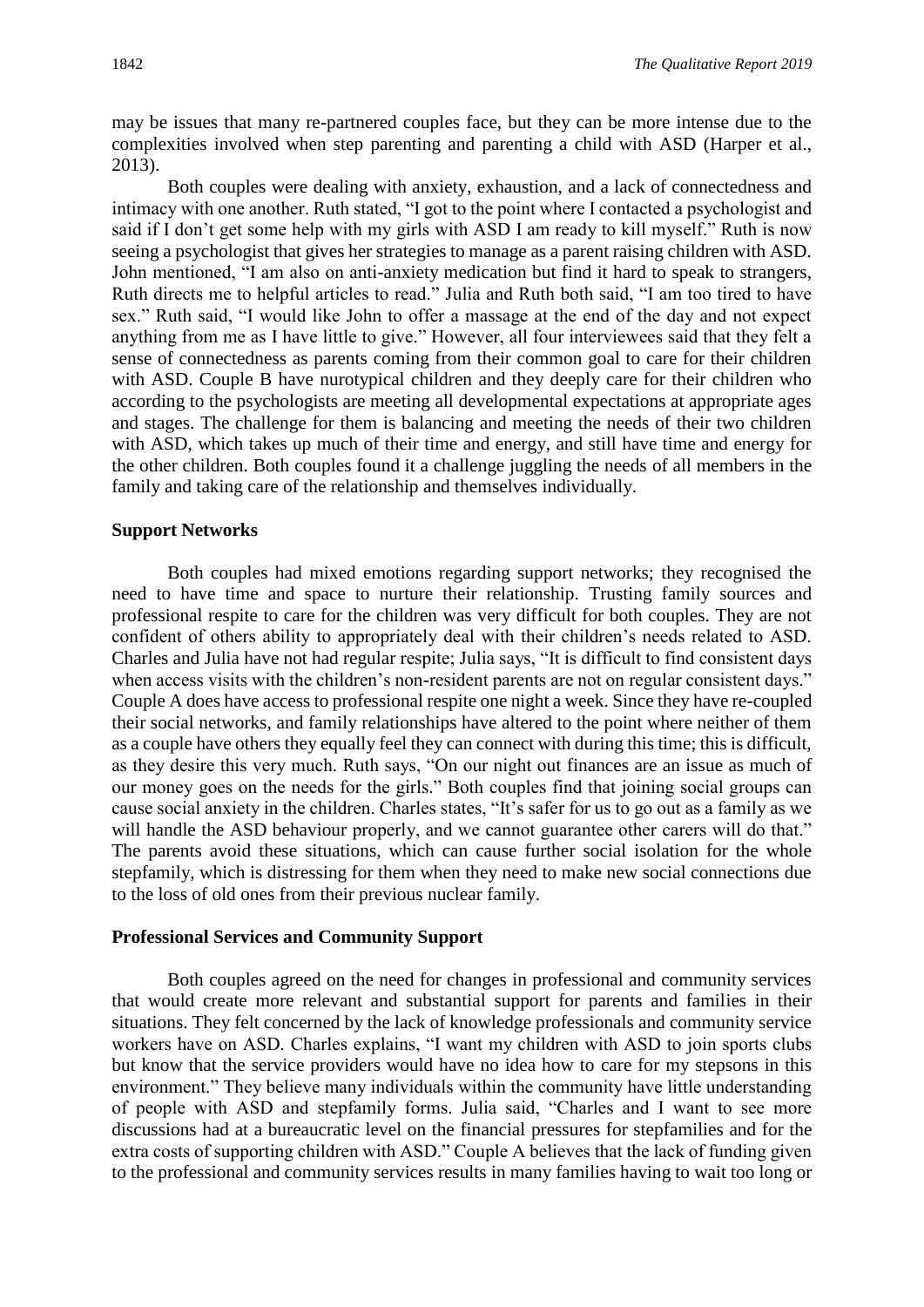end up with no help at all. Ruth said, "I was told by service providers there could be over a year of waiting before my girls can get treatment like speech pathology." Couple B suggested that Medicare should fund specialists that the children need for their ongoing social, emotional and cognitive development. Both Ruth and Julia are full-time mothers and caregivers, as the children with ASD need intensive daily support. Julia says, "The funding availability is too restrictive so many children miss out because they don't fit into the criteria. The other set of biological parents do not help financially and are not cooperative with following through with the professional recommendations of support for the children with ASD." Both couples would like to see more education, patience and compassion within the community overall. Ruth and Julia shared stories from their own experiences where people would say inappropriate and offensive remarks to them in front of the children. Ruth gave an example where a woman said to her, "Your child needs a good smack," when the child had a meltdown in a shopping centre. Both couples want more access to relevant supports that allow them to care for their stepfamily relationships and in turn support their children more effectively. Both couples want to see all teachers in schools better resourced and informed on how to best support and educate children with ASD. Ruth believes, "The teachers are more focused on believing I am an overprotective mum with poorly behaved children than understanding my child's responses to their environment and learning they are ASD related." Educators need to learn about the added complexities involved for stepfamilies with a child with ASD. Julia states, "My children with ASD function differently at school depending on if they have had unexpected access visits with their biological fathers' who does not take their ASD needs into account on the visit." Julie goes on to explain how her sons are more likely to have meltdowns and not cope with the pressures of school when dealing with unexpected changes within their stepfamily form.

#### **Discussion**

This study contributes to the public debates and literature of families functioning with ASD by researching the need to be more specific in regard to stepfamilies (Centre of Autism Research, 2014). Adjusting, understanding and adapting to raising a child through remarriage is very different to having children in a nuclear family (Australian Institute of Family Studies, AIFS, 2007; Thomas, Hanson, McLean, & Thomson, 1994). When step/biological children become a part of a stepfamily, the previous relationships they had inside their nuclear family changes dramatically, at the same time they are dealing with establishing new family relationships (Thompson, 2013).

For children with ASD these significant changes happening at the same time can create overwhelming distress, anxiety, and behavioural issues within the home as that is where the children depend on consistency, routine and relief from difficult social interactions (Boyd, McDonough, & Bodfish, 2013;Higgins, Baily, & Pearce, 2005). This study is also in response to respecting diversity and rejecting a one-size-fits-all approach when addressing issues that affect entire families (The Step Family Foundation, 2016). Little empirical research could be found that assessed the unique issues that come with a stepfamily raising children with ASD (Vigo, 2012). This dialogue explores the experiences of these two couples supporting and advocating for their children with ASD. Parenting a child with ASD can create cohesion within the parents' relationship (Pisula & Kossakowska, 2010). Strengths developed within stepfamilies were mentioned in some studies (Coleman, Ganong, & Fine, 2000), but most focused on a deficit model (Australian Institute of Family Studies, 2007; Baker-Ericzen, Brookman-Frazee, & Stahmer, 2005). The interviewees struggled to see the establishment of strengths at first as they were consumed by their own individual, relational and family challenges relating to raising a child with ASD. Couple B organized time together as a couple to grow and protect their intimacy and to discuss the day-to-day parenting of their children.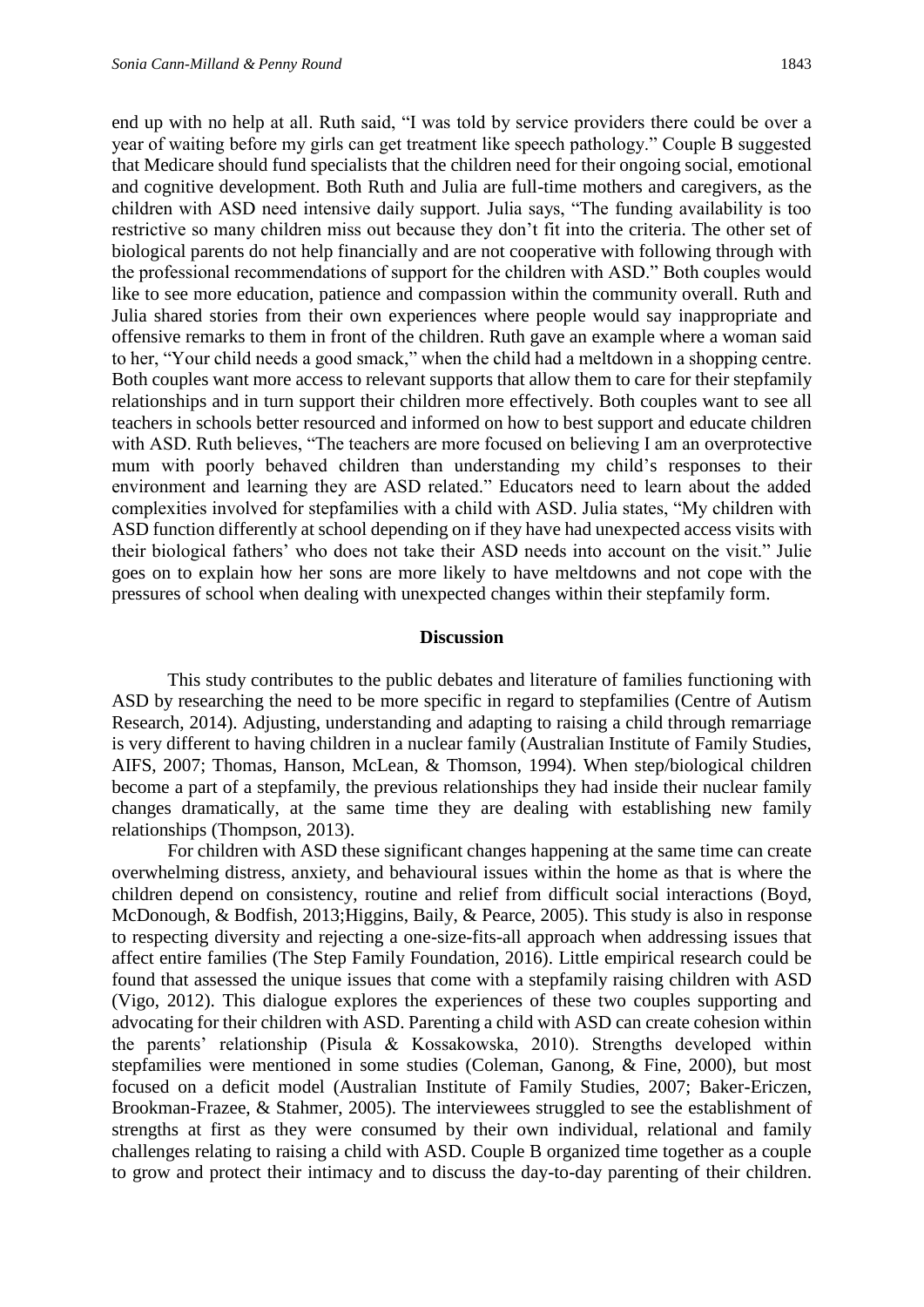Both couples rely on each other for support and understanding of their unique family circumstances. Couple A found establishing a trusting supportive relationship depended on Ruth seeing John developing a positive relationship with her children.

The complexity of establishing and maintaining healthy step couple and stepfamily relationships can be both emotionally and mentally exhausting. Some of the issues that can arise are feelings of competition, limited autonomy, intrusion of privacy, anger and sadness (Jensen, Shafer, & Holmes, 2015). Both couples endeavoured to meet each other's emotional and mental health needs, which at times were a struggle for all of them. This led to a poor sense of cohesion in the relationships (SOC). Both couples struggled individually with the emotional, physical, and psychological stress that came from the intensity of raising their children with ASD. This is not unique to recoupled parents, yet within a stepfamily form with children who have ASD, establishing a healthy SOC between the couple can be complex (Pisula & Kossakowska, 2010). Some of the issues that got in the way for both couples and created conflict and distance between them were the extended families' judgmental opinions on repartnering with a parent of a child with ASD, and intolerance towards behavioural challenges and the new extended family's lack of knowledge on ASD (Centre of Autism Research, 2014; Deal & Holmes, 2016). Couple B stated that they were overwhelmed, angry and felt powerless with the disunity and animosity between the separated biological parents and a few of the former and extended family members. The antagonism between these family members made it impossible to create everyday consistency, routine for the children, and agreement on treatment options. The contention this caused between the couple at times resulted in discord within their relationship, leaving them feeling very perplexed in meeting the needs of their children with ASD.

Couple B spent the earlier years in their relationship in disagreement on how to raise a child with ASD and general parenting styles. Charles as a stepparent felt like a "ghost in his home"; he felt ignored by his stepchildren and confused by what his role was as a stepfather, whilst at the same time trying to function fulltime as a biological father in the same home. At times this created division and distance between them. Julia and Ruth, as the biological parents, have experienced the frustration and exhaustion of carrying the bulk of the childcare, as that is the recommendation from professional services working with stepfamilies, yet, contrastingly, services supporting children with ASD recommend that couples work closely together due to the need of each parent needing positive support and guidance from one another. Both lots of professional advice for these couples are direct contradictions that create confusion and distress for both couples.

Both couples had very different experiences and views on parental roles and responsibilities within the stepfamily and the impact it has on their children with ASD. Ruth was relieved to have a partner to offer her support after the loneliness she felt as a single mother. The introduction of a stepparent was a welcome distraction to her children who were sad, as they did not have a relationship with their biological father. As recommended by stepfamily services Ruth took on the bulk of the disciplining and establishing the boundaries of her biological children (Cartwright, 2010; Graham, 2010). At times because the parenting role between them was not equal in decision-making and in the support of managing the behaviour of the child with ASD, Ruth felt the isolation revisiting at times and John was overwhelmed with the expectations Ruth had of him, particularly with his lack of knowledge of ASD. Couple B, both being stepparents, had to define and negotiate the step relationships with each other's children. They found this complicated as the maternal grandmother had a lot of influence on her grandchild, Jeff, and this affected the ability for Couple B to work together to establishing consistency in each home for Jeff. The literature clarifies the need for children with ASD to have consistent routines with daily predictable patterns that minimises confusion, distress and anxiety (Autism Spectrum Australia, 2016).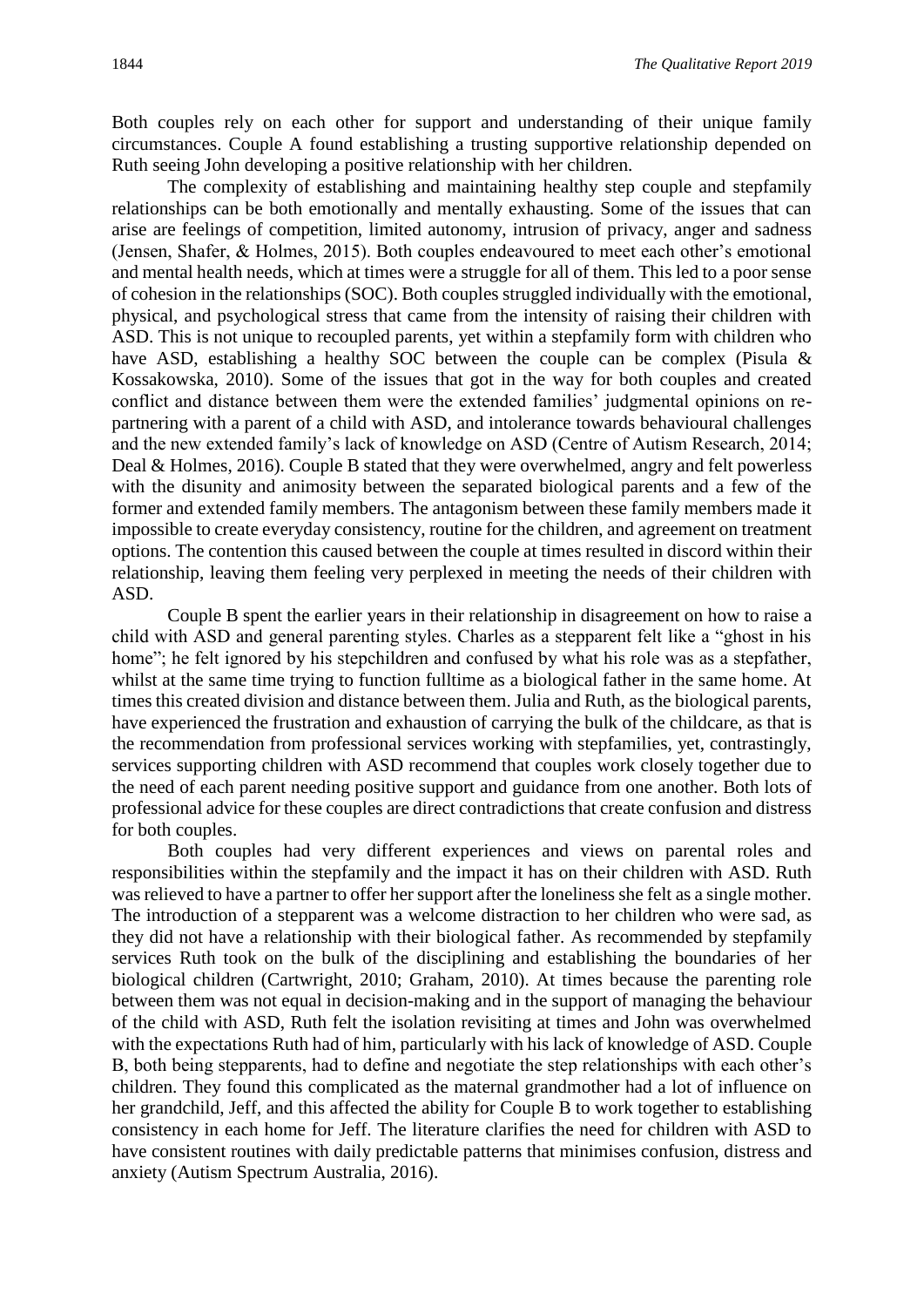Charles and Julia and the other biological parents in the children's lives were not in agreeance and do not work together in creating a consistent productive environment for the management of the children with ASD. Current data shows that the family transition into a stepfamily for a child can have negative outcomes on their academic performance, emotional adjustment and behavioural difficulties if the recoupled parents cannot work together parenting in their new roles as both biological and stepparents (Pryor, 2014). Conflict between Couple B occurred due to the disagreements they had over parenting the children. Julia took it on herself to decide on the style of parenting when they could not resolve the child related issue together. This was a frustration for Charles, who felt he was not respected in his parenting role, mainly by the children, but also sometimes by Julia. Julia's response to this was, "I am in the habit of protecting my children with ASD from others that lack the knowledge to make the right decisions for them and that includes how I respond to Charles' parenting suggestions when I disagree."

These couples have not been together for as long as each biological parent has been with their children from a previous relationship. In a nuclear family, the couple's relationship is more advanced than the child-parent relationship when they decide on having children (Zeleznikow & Zeleznikow, 2015). Couple B separated three times in the beginning of establishing the stepfamily, as they could not cope with the stresses and aggravations that came with parenting together (Hock, Timm, & Ramisch, 2011) and dealing with the extraordinary pressure in caring for their children with ASD.

Support networks that come from family, community and clinicians are essential for families who have children with ASD (Kennedy & Kennedy, 1993). Stepfamilies of children with ASD desire for these networks to understand and support them in their establishment and ongoing development of their family as they have a different form and function to that of the nuclear family that needs a greater understanding, which will result in appropriate support by the wider community and professionals. The interviewees were frustrated and distressed by the difficulty in finding relevant resources and supports from the professional and community networks, raising the concern that fighting for access to support services is causing high levels of aggravation and stress for couples with children with ASD (Schieve et al., 2007).

Current data (Ganong & Coleman, 2017) shows grandparents are more likely to be accepting and offer constructive support than other family members such as aunties and uncles due to the grandparents perceiving themselves as a biological extension of their grandchildren. Step grandparents can find it more challenging to connect and establish bonds of affection with their step grandchildren (Ganong & Coleman, 2017). The stepchildren may not readily connect with them, particularly if they already have secure close relationships with their biological grandparents. Step grandparents do not have the historical connection with their stepchildren that the biological grandparents have. It takes time, communication, and commitment to identify their role in the new family design (Gold, 2017). The step grandparent's first experience of ASD may begin from their children re-partnering. This puts them in a complex catch up position in comparison to the biological grandparents who may have been involved from the child's diagnosis and participated in the child's treatment and management plan. The new stepfamily form needs to define and provide boundaries around extended family members' participation in supporting the children with ASD. Both couples interviewed, whilst they still have contact with their parents, found that the relationships between the children's step and biological grandparents were difficult at times as there were many differences in opinions over the couple's remarriage and the stepparents taking on children with a disability (Kennedy & Kennedy, 1993). Julie's relationship with her new mother-in-law became a supportive relationship, as the mother-in-law was determined to learn about ASD and understand how ASD affects her step grandchildren. The feedback from professional services that focus on supporting families who have children with ASD stresses the importance of having a helpful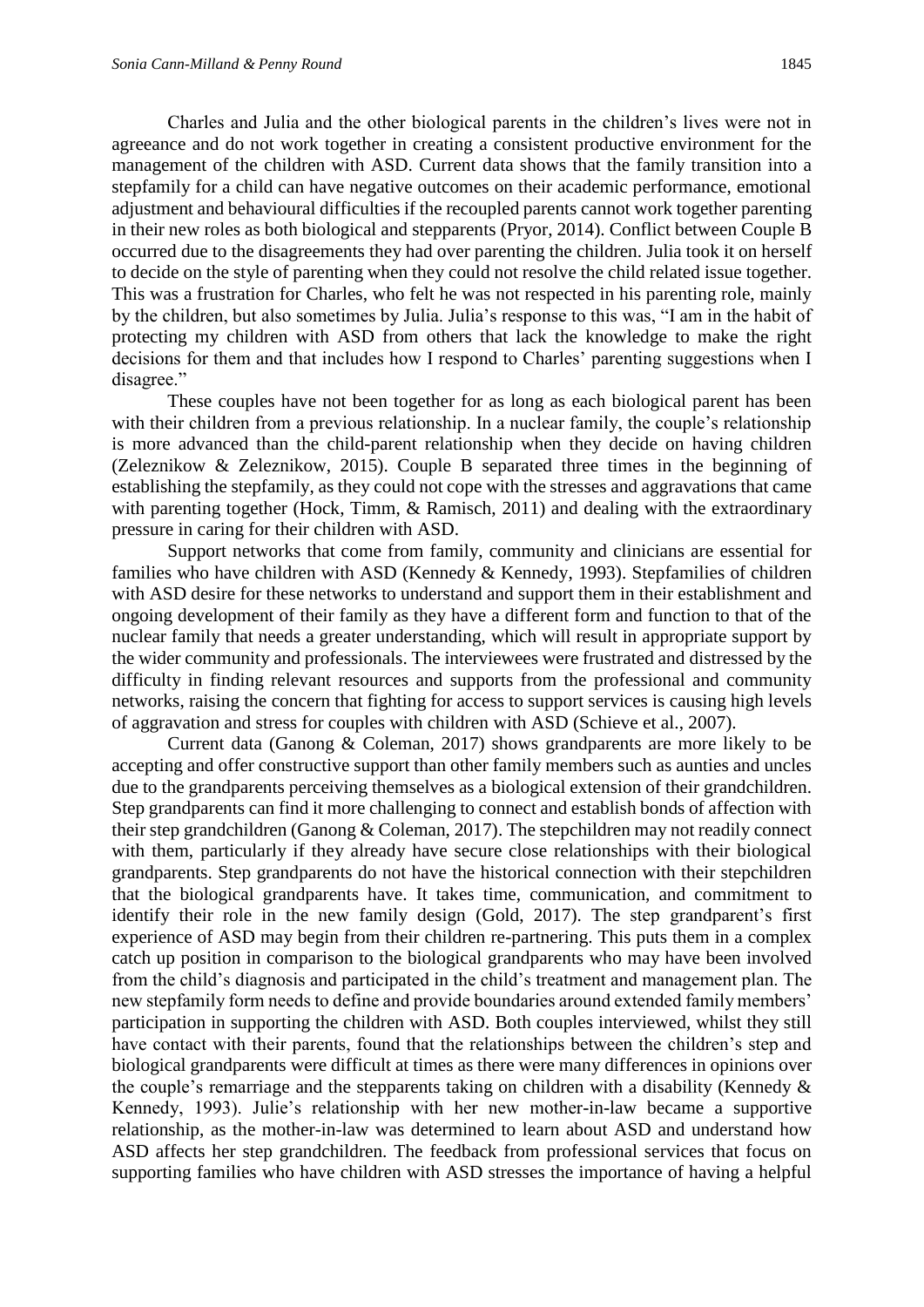and understanding extended family, along with positive social networks that give parents a break from their role. Parents can feel isolated due to the aggressive behaviors their children display in public because of ASD (Hodgetts, Nicholas, & Zwaigenbaum, 2013). Other research claims that social supports such as family, friends and other neighborhood supports improve the wellbeing of the parents both physically and mentally, which in turn positively influences the development of their children (Zablotsky, Bradshaw, & Stuart, 2013).

Placing stepfamilies in the mix, the situation becomes more complex. Not only do both the couples interviewed not venture out far without their children, due to a lack of suitable babysitters that know how to support children with ASD, their different experiences with their new extended families have also not always been supportive of their stepfamily union. This created conflict and cut off a significant support network. Both the extended families know little about ASD and struggle to cope with the difficult behaviours that are characteristic of ASD. Coming together as a stepfamily creates many changes that can separate the family from previous support networks. Former extended family and friends that no longer offer support due to the new stepfamily (which Couple B has experienced), changing schools, neighbourhoods, and employment can all cut off important support systems that existed prior to the formation of the stepfamily (Cartwright, 2010).

Couple A have one night a week of respite care. Whilst this couple have mixed feelings about the respite they receive, the data has shown that respite care reduces stress for parents raising children with ASD (Harper et al., 2013). Other qualitative research using interviews had parents discussing how they were turned away from home-based services because the child with ASD was not responding to the strategies, and had disruptive behaviours (Hodgetts et al., 2013). Couple B, due to realising they would not qualify for respite, decided that Charles would not seek employment. They have decided to keep it that way as Julia feels she will not manage as effectively without her partner's full-time support.

John and Ruth shared a common goal that they are both committed to provide the relevant care and support that will offer the best opportunities for their girls; Ruth was more driven and aggressive in achieving this goal, which at times caused disharmony within their relationship. They both recognise the importance of trying to be compassionate, patient, and understanding regarding the needs of the girls. They both comprehend the importance of applying this to their relationship, though they have found it difficult due to differing views on their relational needs, their own parent's attitudes towards their relationship, their opinions on ASD and their contrasted view on the benefit of support networks for their recoupled relationship.

Other studies have shown that couples who have had therapeutic support for stepfamilies found that the therapy was not helpful, as the therapist lacked knowledge and expertise regarding stepfamilies (Giles-Sims & Crosbie-Burnett, 1989; Gonzales, 2009). Gonzales discusses how very few resources and an absence of cultural rules and guidelines leave stepfamilies with little idea of what to expect and how to deal with the challenges they face. The couples interviewed felt that most services lacked time, money and understanding in supporting their children and the parents.

#### **Strengths and Weaknesses**

The results of this study suggest that more strategies for stepparents and supports would increase couple cohesion and connectedness when dealing with the stresses of the new family form and the additional stress of parenting children with ASD. Based on these results, it is recommended that the focus be on strengths, instead of viewing this family situation from a deficit perspective. There are also implications for those professionals working with stepfamilies of children with ASD. The professional and community services need more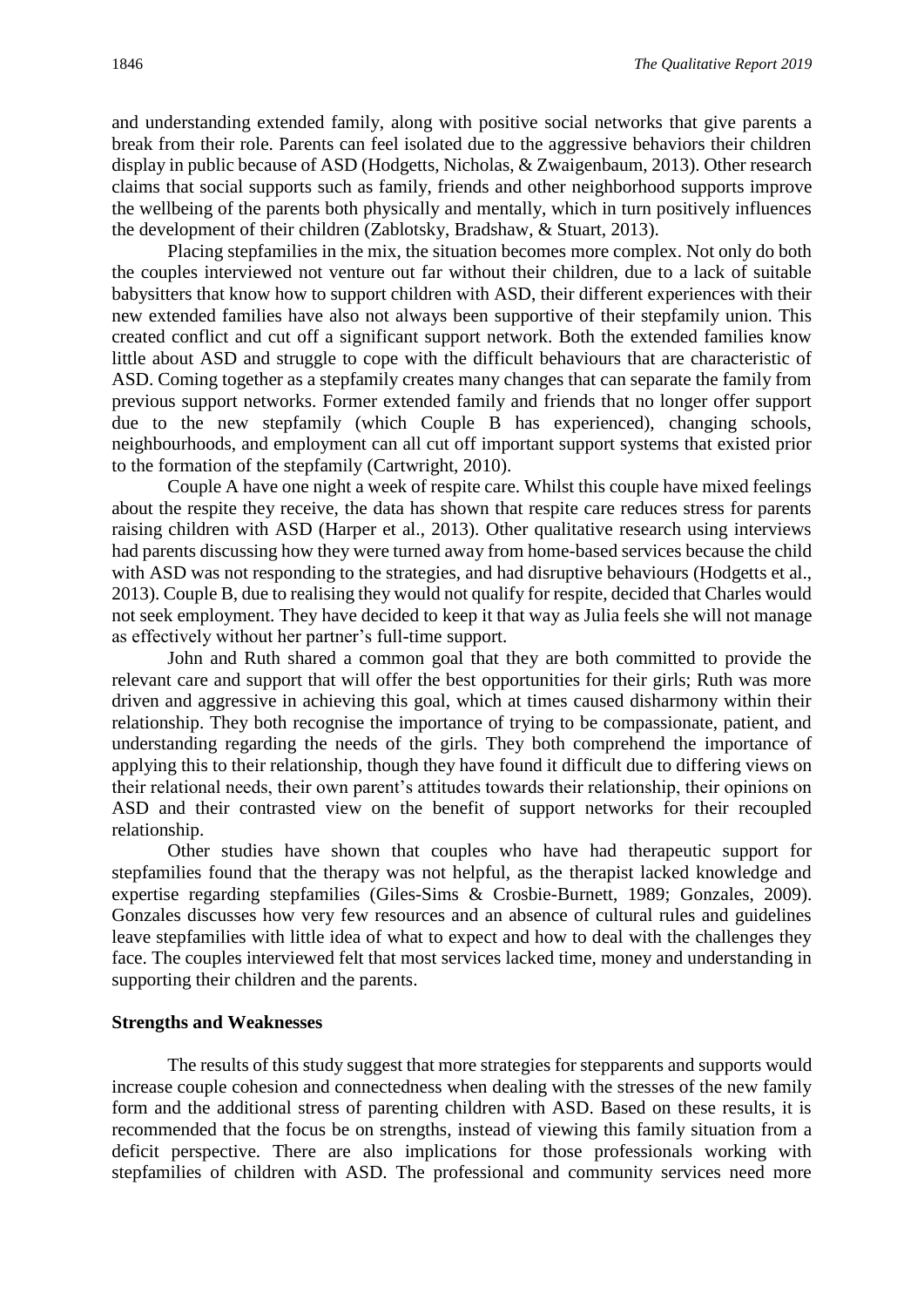funding and more education on how to best support stepfamilies raising children with ASD. In addition, teachers need to be better resourced and informed on how to best support and educate children with ASD and the added complexities involved for stepfamilies with children with ASD. Further research is recommended in the form of a longitudinal study that focuses on family services, comparing controlled groups that have the choice between a program specialising in support for stepfamily couples raising children with ASD and general family services supporting re-coupled parents with children with ASD. This research should look at the effectiveness of more relevant and direct information, as well as support given to stepfamily forms over a period of time.

#### **Conclusion**

This study explored the issues re-coupled parents grapple with when raising a child with ASD in a stepfamily form. Two couples who have re-partnered and are living in a stepfamily form were interviewed. Both couples were open and passionate about the stresses that came about for all family members adjusting, understanding and supporting a child with ASD. The couples were able to identify some strengths that have formed from working and supporting one another in caring for the child with ASD. The discussions revolved around how their interpretation of their experiences have influenced how they respond to their situation and environment. Each couple discussed in detail the positive and negative issues that have influenced them as a couple and individuals in how they work to support their step/biological child with ASD. The outcome of this is that support agencies for the families and schools need more information and resources on the specific needs of stepfamilies with children with ASD.

#### **References**

- Anderson, E., & Greene, S. (2013). Beyond divorce: Research on children in repartnered and remarried families. *Family Court Review, 51*(1), 119-130. [doi:org.ezproxy.lib.monash.edu.au/10.1111/fcre.12013](https://doi-org.ezproxy.lib.monash.edu.au/10.1111/fcre.12013)
- Angen, M. J. (2000). Evaluating interpretive inquiry: Reviewing the validity debate and opening the dialogue. *Qualitative Health Research. 10*(3), 378-395. doi[:10.1177/104973230001000308](https://doi.org/10.1177/104973230001000308)
- Australian Institute of Family Studies. (2007). *Child family community Australia. Stepfamilies: Understanding and responding effectively.* Retrieved from aifs.gov.au/cfca/publications/stepfamilies-understanding-and-responding-effectively
- Autism Spectrum Australia. (2016). *Establishing routines. ASPECT.* Retrieved from [www.autismspectrum.org.au/content/about-autism-spectrum](http://www.autismspectrum.org.au/content/about-autism-spectrum)
- Baxter, P., & Jack, S. (2008). Qualitative case study methodology: Study design and implementation for novice researchers. *The Qualitative Report*, *13*(4), 544-559. Retrieved from<https://nsuworks.nova.edu/tqr/vol13/iss4/2>
- Baker-Ericzen, M. J., Brookman-Frazee, L., & Stahmer, A. (2005). Stress levels and adaptability in parents of toddlers with and without Autism Spectrum Disorders. *Research & Practice for Persons with Severe Disabilities, 30*(4), 194-204. Retrieved from<https://doi.org/10.2511/rpsd.30.4.194>
- Boyd, B., McDonough, S., & Bodfish, J. (2013). Evidence-based behavioural interventions for repetitive behaviours, *Autism. Journal of autism and developmental disorders*, *42*(6), 1236–1248. Retrieved from [https://doi](https://doi-org.ezproxy.lib.monash.edu.au/10.1007/s10803-011-1284-z)[org.ezproxy.lib.monash.edu.au/10.1007/s10803-011-1284-z](https://doi-org.ezproxy.lib.monash.edu.au/10.1007/s10803-011-1284-z)
- Brobst, J. B., Clopton, J. R., & Hendrick, S. S. (2009). Parenting children with autism spectrum disorders: The couple's relationship. *Focus on Autism and other Developmental*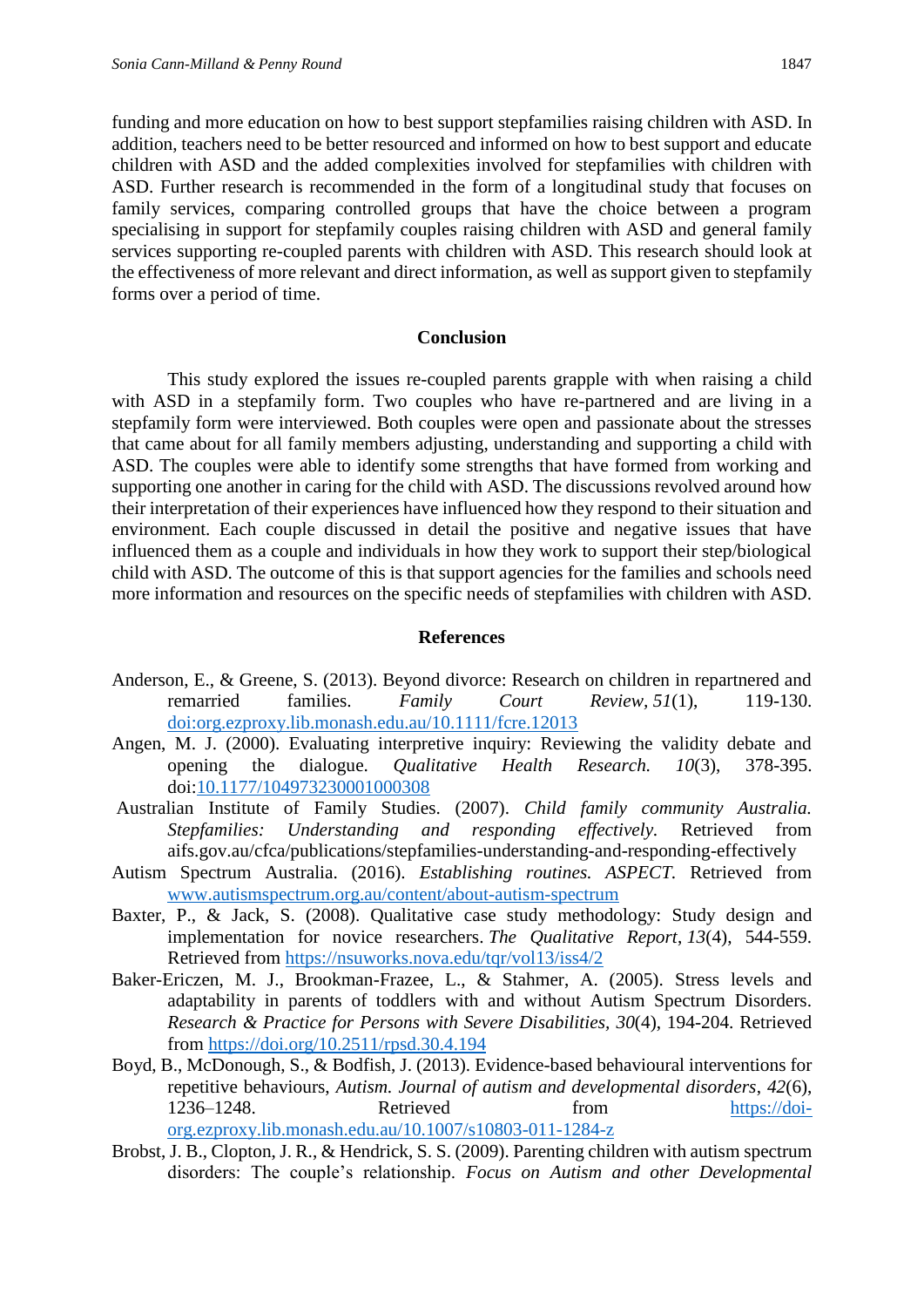*Disabilities, 24*(1), 38-49. doi:10.1177/1088357/1088357608323699.

- Carrington, S., & Graham, L. (2001). Perceptions of school by two teenage boys with Asperger syndrome and their mothers. A qualitative study*. Autism*, *5*(1), 37-48. doi[:10.1177/1362361301005001004](https://doi.org/10.1177/1362361301005001004)
- Cartwright, C. (2010). Preparing to repartner and live in a stepfamily. *Journal of Family Studies, 16*(3), 237-250. doi:10.5172/jfs.16.3.237
- Centre of Autism Research. (2014). Remarriage when you have a child with ASD. *The Children's Hospital of Philadelphia*. Retrieved from [www.carautismroadmap.org/re](http://www.carautismroadmap.org/re-marriage-when-you-have-a-child-with-asd/)[marriage-when-you-have-a-child-with-asd/](http://www.carautismroadmap.org/re-marriage-when-you-have-a-child-with-asd/)
- Coleman, M., Ganong, L., & Fine, M. (2000). Reinvestigating Remarriage: Another Decade of Progress. *Journal of Marriage and Family*, *62*(4), 1288-1307. Retrieved from <http://www.jstor.org.ezproxy.lib.monash.edu.au/stable/1566736>
- Coontz, S. (2004). Historical perspectives on family studies. *Journal of Marriage and Family, 62*(2), 283-297. doi:10.1111/j.1741-3737.2000.00283.x
- Cowan, P., Field, D., Hansen, D., Skolnick, A., & Swanson, G. (1993). *Family, self, and society.* New York, NY: Routledge*.*
- Creswell, J. (2009). *Research design: Qualitative, quantitative and mixed methods approaches.*  Thousand Oaks, CA: Sage. Retrieved from [https://scholar.google.com.au/scholar?hl=en&as\\_sdt=0%2C5&as\\_vis=1&q=Creswell](https://scholar.google.com.au/scholar?hl=en&as_sdt=0%2C5&as_vis=1&q=Creswell%2C+J.+%282009%29.+Research+design%3A+qualitative%2C+quantitative+and+mixed+methods+&btnG=) [%2C+J.+%282009%29.+Research+design%3A+qualitative%2C+quantitative+and+m](https://scholar.google.com.au/scholar?hl=en&as_sdt=0%2C5&as_vis=1&q=Creswell%2C+J.+%282009%29.+Research+design%3A+qualitative%2C+quantitative+and+mixed+methods+&btnG=) [ixed+methods+&btnG=](https://scholar.google.com.au/scholar?hl=en&as_sdt=0%2C5&as_vis=1&q=Creswell%2C+J.+%282009%29.+Research+design%3A+qualitative%2C+quantitative+and+mixed+methods+&btnG=)
- Cribb, J. (2009). Focus on families: New Zealand families of yesterday, today and tomorrow. *Social Policy Journal of New Zealand, 35(4),* 9-104. Retrieved from [https://msd.govt.nz/documents/about-msd-and-our-work/publications](https://msd.govt.nz/documents/about-msd-and-our-work/publications-resources/journals-and-magazines/social-policy-journal/spj35/focus-on-families.pdf)[resources/journals-and-magazines/social-policy-journal/spj35/focus-on-families.pdf](https://msd.govt.nz/documents/about-msd-and-our-work/publications-resources/journals-and-magazines/social-policy-journal/spj35/focus-on-families.pdf)
- Cridland, E., Jones, S., Caputi, P., & Mafee, C. (2014). Qualitative research with families living with autism spectrum disorder: Recommendations for conducting semi-structured interviews. *Journal of Intellectual and Developmental Disability*, *40*(1), 78-91. doi.org/10.3109/13668250.2014.964191
- Deal, R, L., & Holmes, S, C. (2016). *Autism and the blended family.* Retrieved from <http://www.smartstepfamilies.com/view/autism>
- Dew, A., Balandin, S., & Llewellyn, G. (2008). The psychosocial impact on siblings of people with lifelong physical disability. A review of the literature*. Journal of Developmental and Physical Disabilities, 20*(5), 485-507. doi**:**10.1007/s10882-008-9109-5
- De Vaus, D. (2004). *Diversity and change in Australian families' statistical profiles.* Retrieved from [aifs.gov.au/sites/default/files/publication-documents/DiversityAndChange.pdf](https://aifs.gov.au/sites/default/files/publication-documents/DiversityAndChange.pdf)
- Dunn, J. (2002). The adjustment of children in stepfamilies: Lessons from community studies. *Child and Adolescent Mental Health. 7*(4), 154-161. Retrieved from, [https://onlinelibrary-wiley-com.ezproxy.lib.monash.edu.au/doi/full/10.1111/1475-](https://onlinelibrary-wiley-com.ezproxy.lib.monash.edu.au/doi/full/10.1111/1475-3588.00028) [3588.00028](https://onlinelibrary-wiley-com.ezproxy.lib.monash.edu.au/doi/full/10.1111/1475-3588.00028)
- Ganong L., & Coleman M. (2017). *Stepfamily relationships: Development, dynamics, and interventions.* Springer, Boston, MA. doi: [https://doiorg.ezproxy.lib.monash.edu.au/10.1007/978-1-4899-7702-1\\_11](https://doiorg.ezproxy.lib.monash.edu.au/10.1007/978-1-4899-7702-1_11)
- Georgas, J. (2003). Family: Variations and changes across cultures. *Online Readings in Psychology and Culture, 6*(3), 1-16. Retrieved from [https://doi.org/10.9707/2307-](https://doi.org/10.9707/2307-0919.1061) [0919.1061](https://doi.org/10.9707/2307-0919.1061)
- Gibbs, G. R., (2007). Thematic coding and categorizing. (2007). *Qualitative Research kit: Analyzing qualitative data* (pp. 38-55). London, England: SAGE Publications. doi:10.4135/9781849208574
- Gibbs, G. R., (2010). Coding part 2: Thematic coding. [Web Video]. Retrieved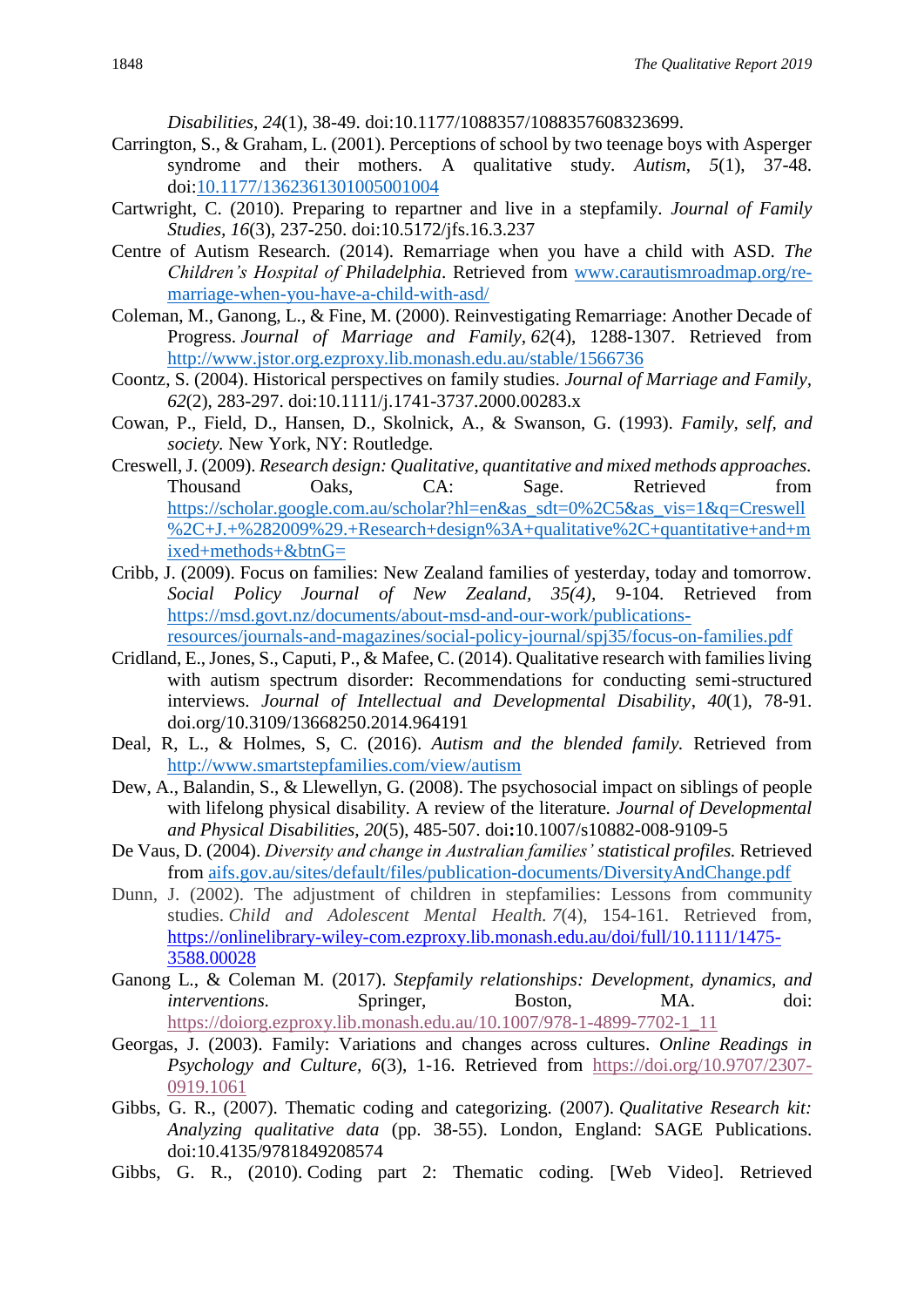from [http://www.youtube.com/watch?v=B\\_YXR9kp1\\_o](http://www.youtube.com/watch?v=B_YXR9kp1_o)

- Giles-Sims, J., Crosbie-Burnett, M. (1989). Research: Implications for Policy, Clinical Interventions and further Research. *National Council on Family Relations, 38*(1), 19- 23. doi:10.2307/583604 <https://www.jstor.org/stable/583604>
- Gold, J. M. (2017). Assessment of stepfamily marriages: Implications for family counselors. *The Family Journal*, *25*(4), 322–326. https://doi.org[/10.1177/1066480717732171](https://doi-org.ezproxy.lib.monash.edu.au/10.1177/1066480717732171)
- Gonzales, J. (2009). Pre-family counselling: Working with blended families. *Journal of Divorce & Remarriage, 56*(4), 148-157. Retrieved from <http://doi.org/10.1080/10502550802365862>
- Graham, R. K. (2010). *The stepparent role: How it is defined and negotiated in stepfamilies in New Zealand* (Unpublished doctoral thesis). Victoria University of Wellington.
- Gray, D. (2008). Perceptions of stigma: The parents of autistic children: *Sociology of Health & Illness: 15*(1) 102-120. doi:10.1111/1467-9566.ep11343802
- Harper, A., Dyches, T. T., Harper, J., Roper, O. S., & South, M., (2013). Respite care, marital quality and stress in parents of children with autism spectrum disorders, *Journal of Autism and Developmental Disorders, 43*(11), 2604-2615. doi:10.1007/s10803-013- 1812-0.
- Hartley, S., Barker, S., Seltzer, M., Floyd, F., Greenberg, G., Orsmond, G., & Bolt, D. (2010). The relative risk and timing of divorce in families of children with an autism spectrum disorder, *Journal of Family Psychology, 24*(4), 449-457. doi:10.1037/a0019847
- Hartley, R., & McDonald, P. (1994). The many faces of families: Diversity among Australian families and its implications. *Australian Institute of Family Studies, 37,* 108-112. Retrieved from<https://aifs.gov.au/publications/family-matters>
- Hayes, A., Weston, R., Qu, L., & Gray, M. (2010). Families then and now: 1980-2010 (Facts sheet). Melbourne: *Australian Institute of Family Studies.* Retrieved from [aifs.gov.au/sites/default/files/publication-documents/fs2010conf.pdf](https://aifs.gov.au/sites/default/files/publication-documents/fs2010conf.pdf)
- Hayes, S., & Watson, S. L. (2012). The impact of parenting stress: A meta-analysis of studies comparing the experience of parenting stress in parents of children with and without Autism Spectrum Disorder. *Journal of Autism and Developmental Disorders, 43*(3), 629-642. doi:10.1007/s10803-012-1604-y
- Higgins, D. J., Baily, S. R., & Pearce, J. C. (2005). Factors associated with functioning style and coping strategies of families with a child with an Autism Spectrum Disorder. *The National Autistic Society, 9*(2), 125-137. doi:10.1177/1362361305051403
- Hock, R., Timm, T., & Ramisch, J. (2011). Parenting children with Autism Spectrum Disorders: A crucible for couple relationships. *Child and Family Social Work, 17*(4), 406-415. doi:10.111/j.13565-2206.2011.00794.x
- Hodgetts, S., Nicholas, D., & Zwaigenbaum, L. (2013). Home sweet home: Families' experiences with Autism Spectrum Disorders. *Focus on Autism and Other Developmental Disabilities, 28*(3), 166-174. doi:10.1177/1088357612472932.
- Howdon, M., (2007). Families: Understanding and responding effectively: *Australian Family Relationships Clearing House, 6,* 1-16*.*
- Jensen, T. M., Shafer, K., & Holmes, E. K. (2015). Transitioning to stepfamily life: the influence of closeness with biological parent and stepparents on children's stress. *Child & Family Social Work, 22,* 275-286. doi:10.1111/cfs.12237*.*
- Kennedy, G. E., & Kennedy, C. E. (1993). Grandparents: A special resource for children in stepfamilies. *Journal of Divorce & Remarriage, 19*, 45-68. doi[:10.1300/J087v19n03\\_04](https://doi-org.ezproxy.lib.monash.edu.au/10.1300/J087v19n03_04)
- Kersh, J., Hedvat, T. T., Hauser-Cram, P., & Warfield, M. E. (2006). The contribution of marital quality to the well-being of parents of children with developmental disabilities.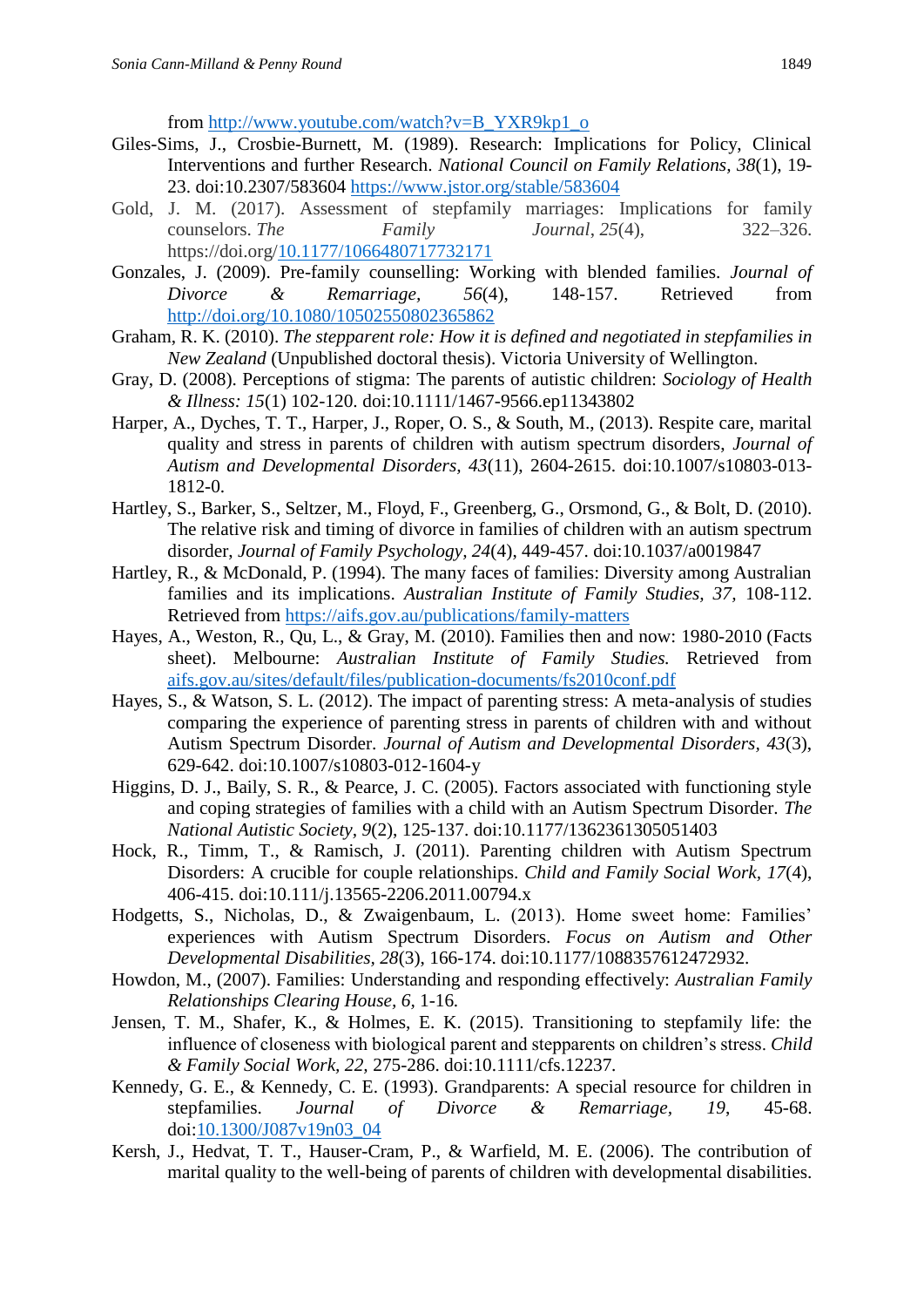*Journal of Intellectual Disability Research, 50*, 883–893. doi[:10.1111/j.1365-](https://doi-org.ezproxy.lib.monash.edu.au/10.1111/j.1365-2788.2006.00906.x) [2788.2006.00906.x.](https://doi-org.ezproxy.lib.monash.edu.au/10.1111/j.1365-2788.2006.00906.x)

- King, G. A., Zwaigenbaum, L., King, S., Baxter, D., Rosenbaum, P., & Bates, A. (2006). A qualitative investigation of changes in the belief systems of families of children with autism or Down syndrome. *Child: Care, Health and Development, 32*(1), 353-369.
- Malcuit, N. (2013). Divorce, autism and blended families. *Autism Advocacy Blog: OneStep4Autism Divorce and Autism.* Retrieved from [www.onestep4autism.com/articles/divorceandautism.html](http://www.onestep4autism.com/articles/divorceandautism.html)
- McDonald, M. (2011). What role can child and family services play in enhancing opportunities for parents and families? Exploring the concepts of social exclusion and social inclusion. *CAFCA Practice Sheets*. Melbourne, Australia: Australian Institute of Family Studies. Studies Retrieved from [http://observgo.uquebec.ca/observgo/fichiers/69936\\_psoc2.pdf](http://observgo.uquebec.ca/observgo/fichiers/69936_psoc2.pdf)
- McHenry, F. (2014). Our blended family introduced me to the world of autism [Web blog post]. Retrieved from [https://themighty.com/2014/11/our-blended-family-introduced-me-to](https://themighty.com/2014/11/our-blended-family-introduced-me-to-the-world-of-autism/)[the-world-of-autism/](https://themighty.com/2014/11/our-blended-family-introduced-me-to-the-world-of-autism/)
- Papernow, P. L. (2013). *Striving and thriving in stepfamily relationships: What works and what doesn't.* New York, NY: Routledge.
- Papernow, P. (2018). Clinical guidelines for working with stepfamilies: What family, couple, individual, and child therapists need to know. *Family Process, 57*(1), 25-51.Retrieved from [https://onlinelibrary-wiley](https://onlinelibrary-wiley-com.ezproxy.lib.monash.edu.au/doi/full/10.1111/famp.12321)[com.ezproxy.lib.monash.edu.au/doi/full/10.1111/famp.12321](https://onlinelibrary-wiley-com.ezproxy.lib.monash.edu.au/doi/full/10.1111/famp.12321)
- Pisula, E., & Kossakowska, Z. (2010). Sense of coherence and coping with stress among mothers and fathers of children with autism. *Journal of Autism and Developmental Disorders, 1*(3), 207–224. doi:10.1007/s40489-014-0021-x.
- Pryor, J. (2014). *Children in stepfamilies; Stepfamilies – A global perspective on research, policy, and practice.* New York, NY: Routledge.
- Rowley, J. (2002). Using case studies in research. *Management Research News, 25*(1), 16-27, <https://doi.org/10.1108/01409170210782990>
- Scarf, M. (2013). Why second marriages are more perilous. *National Stepfamily Centre.* Retrieved from [www.stepfamilies.info/stepfamily-fact-sheet.php](http://www.stepfamilies.info/stepfamily-fact-sheet.php)
- Scarf, M. (2016). Stepfamily fact sheet; *National Step Family Resource Centre.* Retrieved from [www.stepfamilies.info/stepfamily-fact-sheet.php](http://www.stepfamilies.info/stepfamily-fact-sheet.php)
- Schaaf, R. C., Toth-Cohen, S., Johnson, S. L., Outten, G., & Benevides, T. W. (2011). The everyday routines of families of children with autism: Examining the impact of sensory processing difficulties on the family. *Autism*, *15*(3), 373–389. https://doi.org[/10.1177/1362361310386505](https://doi-org.ezproxy.lib.monash.edu.au/10.1177/1362361310386505)
- Schieve L. A., Boulet, S. L., Kogan, M. D., Yeargin-Allsopp, M., Boyle, C.A., Visser, S. N., Blumberg, S. J., & Rice, C. (2007). Parenting aggravation and autism spectrum disorders: National Survey of Children's Health. *[Disability and Health Journal,](https://www.sciencedirect.com/science/journal/19366574) 4*(3), 143-152. Retrieved from <https://doi.org/10.1016/j.dhjo.2010.09.002>
- Sim, A., Cordier, R., Vaz, S., & Falkmer, T. (2016). Relationship satisfaction in couples raising a child with autism spectrum disorder: A systematic review of the literature. *Research in Autism Spectrum Disorders*, *31,* 30-52*.* Retrieved from <http://dx.doi.org./;10.1016/j.rasd.2016.07.004>
- Stepfamilies Australia. (2017). *Stepparent; Rights and Responsibilities*, (pp. 1-6). Retrieved from [https://stepfamily.org.au/wp-content/uploads/2017/05/stepparent-rights-and](https://stepfamily.org.au/wp-content/uploads/2017/05/stepparent-rights-and-responsibilities_web.pdf)[responsibilities\\_web.pdf](https://stepfamily.org.au/wp-content/uploads/2017/05/stepparent-rights-and-responsibilities_web.pdf)
- The Step Family Foundation. (2016). *Step family statistics.* Retrieved from [www.stepfamily.org/stepfamily-statistics.html](http://www.stepfamily.org/stepfamily-statistics.html)